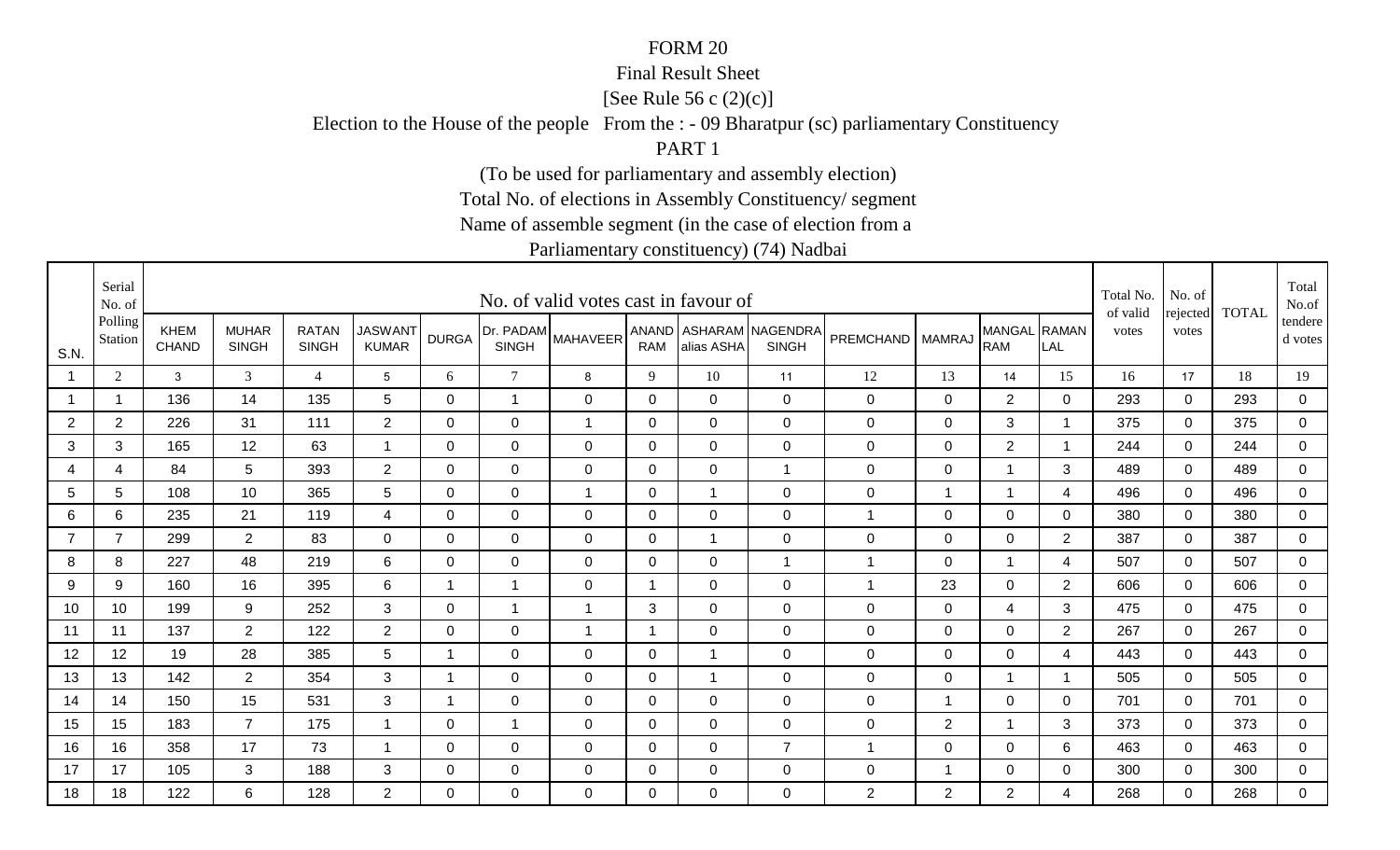#### Final Result Sheet

[See Rule 56 c (2)(c)]

Election to the House of the people From the : - 09 Bharatpur (sc) parliamentary Constituency

PART 1

(To be used for parliamentary and assembly election)

Total No. of elections in Assembly Constituency/ segment

Name of assemble segment (in the case of election from a

|      | Serial<br>No. of   |                             |                              |                              |                                |                |                | No. of valid votes cast in favour of |                |                |                                        |                  |                |                            |                         | Total No.<br>of valid | No. of            | <b>TOTAL</b> | Total<br>No.of       |
|------|--------------------|-----------------------------|------------------------------|------------------------------|--------------------------------|----------------|----------------|--------------------------------------|----------------|----------------|----------------------------------------|------------------|----------------|----------------------------|-------------------------|-----------------------|-------------------|--------------|----------------------|
| S.N. | Polling<br>Station | <b>KHEM</b><br><b>CHAND</b> | <b>MUHAR</b><br><b>SINGH</b> | <b>RATAN</b><br><b>SINGH</b> | <b>JASWANT</b><br><b>KUMAR</b> | <b>DURGA</b>   | <b>SINGH</b>   | [Dr. PADAM MAHAVEER <sup>1</sup>     | <b>RAM</b>     | alias ASHA     | ANAND ASHARAM NAGENDRA<br><b>SINGH</b> | PREMCHAND        | <b>MAMRAJ</b>  | MANGAL RAMAN<br><b>RAM</b> | LAL                     | votes                 | rejected<br>votes |              | tendere  <br>d votes |
| 19   | 19                 | 37                          | $\Omega$                     | 71                           | $\mathbf{1}$                   | $\Omega$       | $\mathbf 0$    | $\mathbf{0}$                         | 0              | $\Omega$       | $\mathbf 0$                            | $\mathbf{1}$     | 0              | $\overline{0}$             | $\Omega$                | 110                   | $\mathbf 0$       | 110          | 0                    |
| 20   | 20                 | 257                         | $\overline{\mathbf{1}}$      | 148                          | 0                              | 0              | $\mathbf{1}$   | 0                                    | 0              | 0              | $\mathbf 0$                            | $\overline{1}$   | 0              | $\overline{0}$             | 3                       | 411                   | $\Omega$          | 411          | $\mathbf 0$          |
| 21   | 21                 | 179                         | 0                            | 83                           | $\mathbf{1}$                   | 0              | $\mathbf{1}$   | 0                                    | 0              | 0              | $\mathbf 0$                            | $\mathbf 0$      | 0              | 0                          | 0                       | 264                   | 0                 | 264          | 0                    |
| 22   | 22                 | 159                         | $\overline{2}$               | 161                          | $\overline{2}$                 | $\overline{2}$ | 0              | 0                                    | 0              | $\Omega$       | $\mathbf 0$                            | 1                | 0              | $\mathbf 0$                | 4                       | 331                   | $\Omega$          | 331          | 0                    |
| 23   | 23                 | 60                          | $\Omega$                     | 152                          | $2^{\circ}$                    | $\Omega$       | $\overline{0}$ | $\mathbf 0$                          | $\overline{0}$ | -1             | $\overline{0}$                         | $\boldsymbol{0}$ | $\mathbf 0$    | $\mathbf 0$                | $\Omega$                | 215                   | $\Omega$          | 215          | $\overline{0}$       |
| 24   | 24                 | 195                         | 3                            | 167                          | $\mathbf{1}$                   | $\mathbf 0$    | $\overline{0}$ | $\mathbf 0$                          | $\overline{0}$ | $\overline{1}$ | $\mathbf 0$                            | 1                | $\mathbf 1$    | $\mathbf 0$                | $\overline{1}$          | 370                   | $\mathbf 0$       | 370          | $\overline{0}$       |
| 25   | 25                 | 116                         | 20                           | 359                          | 5                              | $\overline{2}$ | $\mathbf 0$    | $\mathbf 0$                          | $\mathbf 0$    | -1             | $\overline{1}$                         | $\mathbf 1$      | $\overline{1}$ | $\overline{c}$             | $\overline{7}$          | 515                   | $\mathbf 0$       | 515          | 0                    |
| 26   | 26                 | 130                         | 10 <sup>1</sup>              | 342                          | 3                              | 3              | $\mathbf 0$    | $\mathbf 0$                          | 0              | $\mathbf 0$    | $\mathbf 0$                            | $\mathbf{2}$     | 3              | $\pmb{0}$                  | $\overline{\mathbf{1}}$ | 494                   | 0                 | 494          | 0                    |
| 27   | 27                 | 182                         | -1                           | 210                          | $2^{\circ}$                    | $\Omega$       | 0              | 0                                    | 0              | 0              | $\overline{0}$                         | $\mathbf 0$      | 0              | $\mathbf 0$                | 5                       | 400                   | $\mathbf 0$       | 400          | 0                    |
| 28   | 28                 | 267                         | $\overline{0}$               | 55                           | $\mathbf 1$                    | $\overline{2}$ | 0              | $\mathbf 1$                          | $\mathbf 0$    | $\overline{0}$ | $\overline{0}$                         | 0                | $\overline{1}$ | $\mathbf{1}$               | $\overline{2}$          | 330                   | $\mathbf 0$       | 330          | $\overline{0}$       |
| 29   | 29                 | 252                         | $\overline{\mathbf{1}}$      | 289                          | $\mathbf 1$                    | 0              | 4              | 0                                    | $\mathbf 0$    | $\mathbf 0$    | $\mathbf 0$                            | $\mathbf 0$      | $\mathbf 0$    |                            | 3                       | 551                   | 0                 | 551          | $\overline{0}$       |
| 30   | 30                 | 141                         | 5                            | 88                           | $\mathbf 0$                    | 0              | $\mathbf 1$    | 0                                    | 0              | $\overline{0}$ | $\mathbf 0$                            | $\mathbf 0$      | $\overline{1}$ | $\pmb{0}$                  | - 1                     | 237                   | 0                 | 237          | 0                    |
| 31   | 31                 | 155                         | $\overline{1}$               | 81                           | $\overline{0}$                 | 0              | $\mathbf 1$    | $\mathbf 0$                          | 0              | $\mathbf 0$    | $\mathbf 0$                            | 0                | $\mathbf 0$    | $\pmb{0}$                  | 4                       | 242                   | $\mathbf 0$       | 242          | $\overline{0}$       |
| 32   | 32                 | 158                         | $\overline{7}$               | 408                          | $\overline{7}$                 | $\Omega$       | $\mathbf 0$    | 0                                    | -1             | 0              | $\overline{0}$                         | $\mathbf 0$      | 3              | 1                          | $\overline{7}$          | 592                   | $\Omega$          | 592          | 0                    |
| 33   | 33                 | 182                         | 9                            | 190                          | 3                              | $\mathbf 0$    | $6\phantom{1}$ | $\mathbf 0$                          | $\mathbf 0$    | $\overline{0}$ | $\mathbf 0$                            | 1                | $\mathbf 0$    | $\overline{2}$             | $\overline{1}$          | 394                   | $\overline{0}$    | 394          | $\mathbf 0$          |
| 34   | 34                 | 35                          | $\overline{\mathbf{1}}$      | 717                          | 3                              | 0              | 0              | $\mathbf 0$                          | 0              | 0              | $\mathbf 0$                            | $\mathbf 0$      | $\mathbf 0$    | $\mathbf 0$                | 0                       | 756                   | $\Omega$          | 756          | $\overline{0}$       |
| 35   | 35                 | 189                         | 0                            | 180                          | $\overline{2}$                 | 0              | 0              | 1                                    | $\mathbf 0$    | 0              | $\mathbf 0$                            | $\mathbf 0$      | $\mathbf 0$    | $\pmb{0}$                  | $\overline{2}$          | 374                   | $\mathbf 0$       | 374          | 0                    |
| 36   | 36                 | 44                          | 5                            | 195                          | -1                             | 0              | 0              | 0                                    | 0              | 0              | $\mathbf 0$                            | $\mathbf 0$      | $\mathbf 0$    | $\mathbf 0$                | 0                       | 245                   | $\mathbf 0$       | 245          | $\overline{0}$       |
| 37   | 37                 | 63                          | -1                           | 155                          | 4                              | $\Omega$       | $\Omega$       | $\Omega$                             | $\Omega$       | $\Omega$       | $\Omega$                               | 0                | $\Omega$       |                            | $\Omega$                | 224                   | $\Omega$          | 224          | $\overline{0}$       |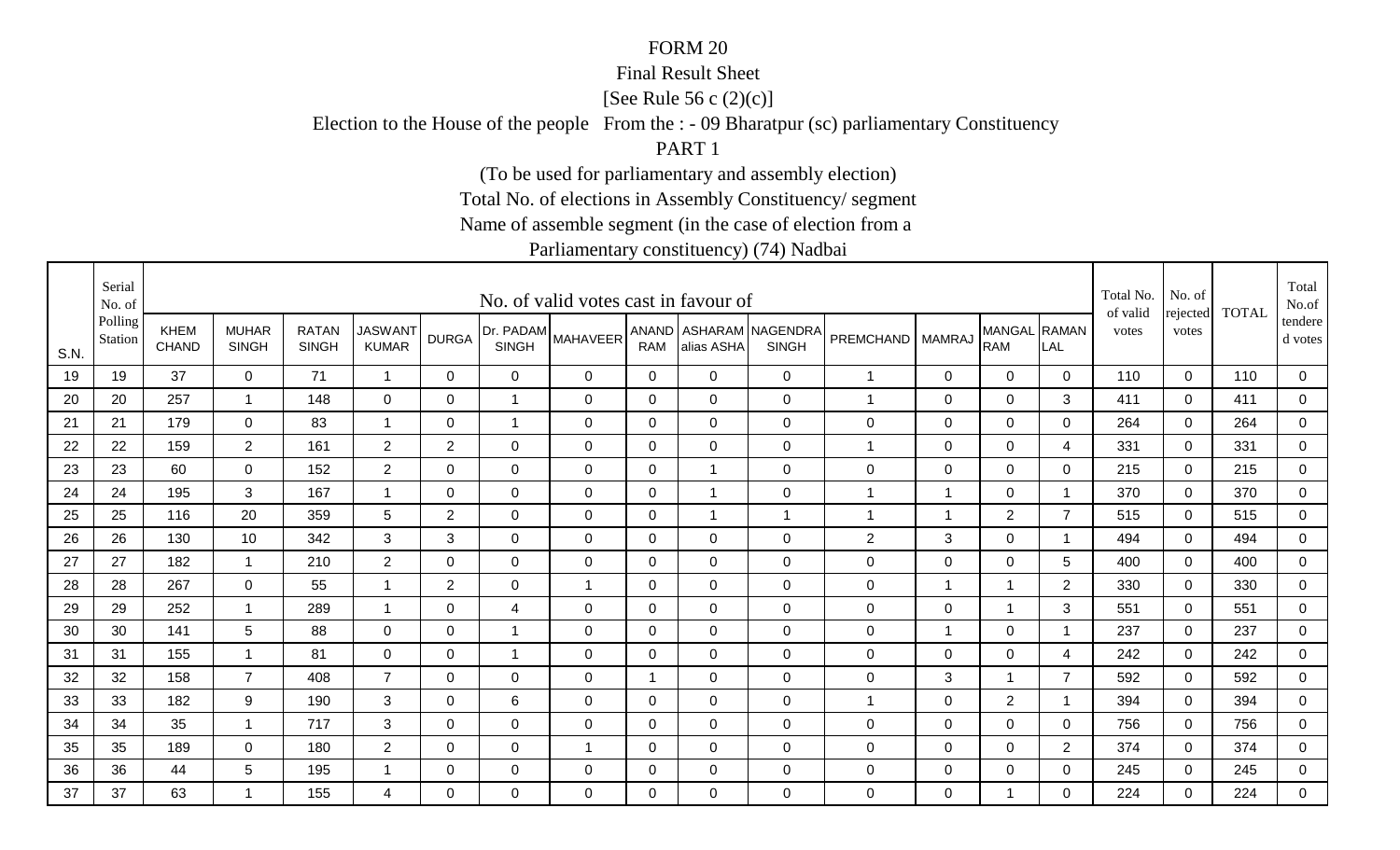#### Final Result Sheet

[See Rule 56 c (2)(c)]

Election to the House of the people From the : - 09 Bharatpur (sc) parliamentary Constituency

PART 1

(To be used for parliamentary and assembly election)

Total No. of elections in Assembly Constituency/ segment

Name of assemble segment (in the case of election from a

|      | Serial<br>No. of   |                             |                              |                              |                                |                |                           | No. of valid votes cast in favour of |                |                |                                        |                    |                |                            |                          | Total No.<br>of valid | No. of            | <b>TOTAL</b> | Total<br>No.of       |
|------|--------------------|-----------------------------|------------------------------|------------------------------|--------------------------------|----------------|---------------------------|--------------------------------------|----------------|----------------|----------------------------------------|--------------------|----------------|----------------------------|--------------------------|-----------------------|-------------------|--------------|----------------------|
| S.N. | Polling<br>Station | <b>KHEM</b><br><b>CHAND</b> | <b>MUHAR</b><br><b>SINGH</b> | <b>RATAN</b><br><b>SINGH</b> | <b>JASWANT</b><br><b>KUMAR</b> | <b>DURGA</b>   | Dr. PADAM<br><b>SINGH</b> | <b>MAHAVEER</b>                      | <b>RAM</b>     | alias ASHA     | ANAND ASHARAM NAGENDRA<br><b>SINGH</b> | PREMCHAND   MAMRAJ |                | MANGAL RAMAN<br><b>RAM</b> | LAL                      | votes                 | rejected<br>votes |              | tendere  <br>d votes |
| 38   | 38                 | 283                         | 13                           | 213                          | $\overline{2}$                 | $\Omega$       | $\overline{0}$            | $\overline{1}$                       | $\mathbf 0$    | $\mathbf 0$    | $\mathbf 0$                            | $\mathbf 0$        | 2              | $\overline{\mathbf{1}}$    | $\Omega$                 | 515                   | $\mathbf 0$       | 515          | 0                    |
| 39   | 39                 | 35                          | $\overline{7}$               | 178                          |                                | $\mathbf 0$    | $\overline{1}$            | $\mathbf{0}$                         | $\mathbf 0$    | $\mathbf 0$    | $\mathbf 0$                            | 1                  | $\mathbf 0$    | $\mathbf 0$                | 0                        | 223                   | $\mathbf 0$       | 223          | $\overline{0}$       |
| 40   | 40                 | 25                          | 9                            | 250                          | 3                              | 0              | $\mathbf 0$               | $\mathbf 0$                          | 0              | $\mathbf 0$    | $\mathbf 0$                            | $\pmb{0}$          | -1             | 0                          | 4                        | 292                   | 0                 | 292          | $\mathbf 0$          |
| 41   | 41                 | 183                         | 67                           | 260                          | 3                              | 1              | $\mathbf 0$               | $\mathbf 0$                          | 0              | $\mathbf 0$    | $\mathbf 0$                            | $\pmb{0}$          | $\overline{2}$ | $\mathbf 0$                | 5                        | 521                   | $\mathbf 0$       | 521          | $\mathbf 0$          |
| 42   | 42                 | 136                         | $\overline{7}$               | 337                          | 3                              | 0              | $\mathbf 1$               | $\mathbf 0$                          | $\overline{1}$ | $\mathbf 1$    | $\mathbf 0$                            | 1                  | -1             | $\mathbf 0$                | $\overline{2}$           | 490                   | $\mathbf{0}$      | 490          | $\overline{0}$       |
| 43   | 43                 | 336                         | 6                            | 87                           |                                | 0              | $\mathbf 0$               | $\mathbf 0$                          | 0              | $\mathbf 0$    | $\mathbf 0$                            | $\mathbf 0$        | 0              | $\mathbf 1$                | 0                        | 431                   | $\mathbf 0$       | 431          | $\mathbf 0$          |
| 44   | 44                 | 225                         | $\overline{1}$               | 96                           | $\mathbf 0$                    | $\Omega$       | $\mathbf 0$               | $\mathbf 0$                          | $\mathbf 0$    | $\mathbf 0$    | $\overline{1}$                         | $\mathbf 0$        | $\overline{0}$ | $\mathbf 0$                | $\overline{\phantom{a}}$ | 324                   | $\Omega$          | 324          | 0                    |
| 45   | 45                 | 161                         | $\overline{7}$               | 156                          | $\overline{4}$                 | 0              | $\mathbf 0$               | $\mathbf 0$                          | $\mathbf 0$    | $\overline{0}$ | $\mathbf 0$                            | $\mathbf 0$        | $\mathbf 0$    | $\mathbf 0$                | 0                        | 328                   | $\mathbf 0$       | 328          | $\overline{0}$       |
| 46   | 46                 | 200                         | $\overline{2}$               | 93                           | $\mathbf 0$                    | $\Omega$       | $\mathbf 1$               | $\mathbf 0$                          | 0              | $\mathbf{1}$   | $\mathbf 0$                            | $\mathbf 0$        | $\mathbf 0$    | $\mathbf 0$                | $\Omega$                 | 297                   | $\mathbf 0$       | 297          | 0                    |
| 47   | 47                 | 220                         | 12                           | 255                          | 4                              | 1              | $\overline{1}$            | $\mathbf 0$                          | $\mathbf 0$    | $\overline{0}$ | $\overline{1}$                         | $\pmb{0}$          | $\overline{1}$ | $\overline{1}$             | 4                        | 500                   | $\mathbf 0$       | 500          | $\overline{0}$       |
| 48   | 48                 | 146                         | -1                           | 154                          | 4                              | 0              | $\mathbf 0$               | $\overline{1}$                       | 0              | $\mathbf 0$    | $\mathbf 0$                            | $\mathbf 0$        | $\mathbf 0$    | $\mathbf{3}$               | 5                        | 314                   | 0                 | 314          | $\mathbf 0$          |
| 49   | 49                 | 77                          | 21                           | 208                          | 5                              | $\overline{2}$ | $\mathbf 1$               | 0                                    | 2              | $\mathbf 0$    | $\overline{1}$                         | 1                  | 4              | 3                          | 14                       | 339                   | 0                 | 339          | 0                    |
| 50   | 50                 | 169                         | $\overline{2}$               | 169                          | $\mathbf 0$                    | 0              | 0                         | $\overline{\mathbf{1}}$              | 0              | $\mathbf 0$    | $\mathbf 0$                            | $\mathbf 0$        | 3              | $\overline{2}$             | $\overline{7}$           | 353                   | $\mathbf{0}$      | 353          | $\overline{0}$       |
| 51   | 51                 | 74                          | $\overline{7}$               | 202                          | $\overline{2}$                 | $\Omega$       | $\Omega$                  | $\Omega$                             | $\mathbf{0}$   | $\Omega$       | $\mathbf 0$                            | $\mathbf 0$        | $\Omega$       | $\overline{0}$             | $\overline{2}$           | 287                   | $\mathbf{0}$      | 287          | $\mathbf 0$          |
| 52   | 52                 | 145                         | 13                           | 175                          | 6                              | $\mathbf 0$    | $\overline{1}$            | $\mathbf 0$                          | $\mathbf 0$    | $\mathbf 0$    | $\mathbf 0$                            | 1                  | $\overline{2}$ | $\overline{1}$             | $\mathbf 0$              | 344                   | $\overline{0}$    | 344          | $\overline{0}$       |
| 53   | 53                 | 233                         | 20                           | 103                          |                                | 0              | $\overline{0}$            | $\mathbf 0$                          | 0              | $\overline{0}$ | $\overline{1}$                         | 1                  | $\mathbf 0$    | $\overline{1}$             | $\overline{2}$           | 362                   | $\Omega$          | 362          | 0                    |
| 54   | 54                 | 300                         | 26                           | 47                           |                                | 0              | $\mathbf 0$               | $\mathbf 0$                          | 0              | $\overline{0}$ | $\mathbf 0$                            | $\mathbf 0$        | $\mathbf 0$    | $\mathbf 1$                | $\overline{\phantom{a}}$ | 376                   | $\mathbf 0$       | 376          | 0                    |
| 55   | 55                 | 233                         | 4                            | 256                          | 3                              | $\Omega$       | $\mathbf 0$               | $\mathbf 0$                          | -1             | $\mathbf 0$    | $\mathbf 0$                            | $\mathbf 0$        | $\overline{1}$ | $\overline{0}$             | $\overline{2}$           | 500                   | $\mathbf{0}$      | 500          | $\overline{0}$       |
| 56   | 56                 | 121                         | $\overline{2}$               | 116                          | 3                              | 0              | $\mathbf 1$               | $\mathbf 0$                          | 0              | $\mathbf 0$    | $\mathbf 0$                            | 1                  | 0              | $\overline{2}$             | 0                        | 246                   | $\mathbf{0}$      | 246          | $\overline{0}$       |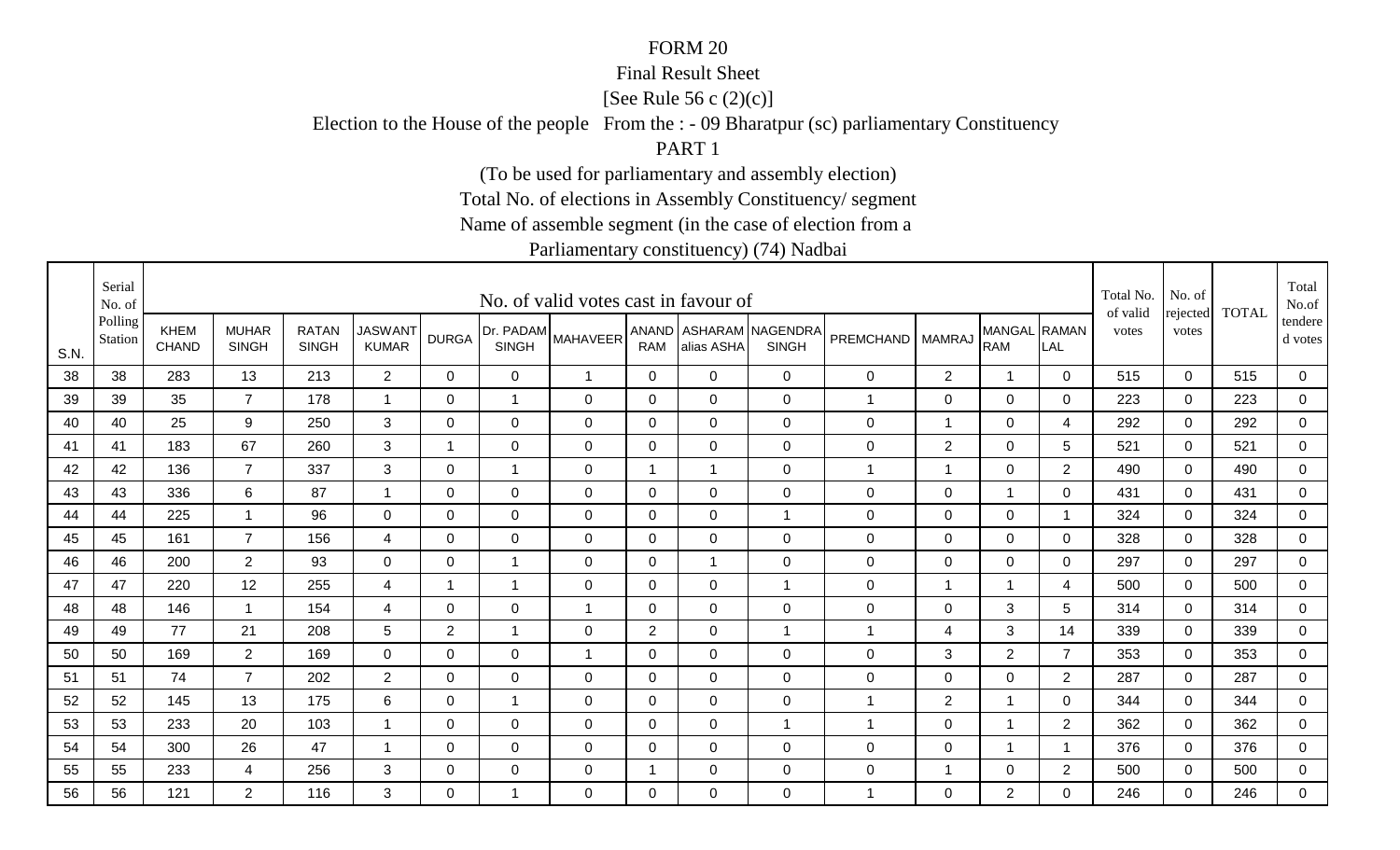#### Final Result Sheet

[See Rule 56 c (2)(c)]

Election to the House of the people From the : - 09 Bharatpur (sc) parliamentary Constituency

PART 1

(To be used for parliamentary and assembly election)

Total No. of elections in Assembly Constituency/ segment

Name of assemble segment (in the case of election from a

|      | Serial<br>No. of   |                             |                              |                              |                                |                |                           | No. of valid votes cast in favour of |                |                |                                        |                    |                |                            |                | Total No.<br>of valid | No. of<br>rejected | <b>TOTAL</b> | Total<br>No.of     |
|------|--------------------|-----------------------------|------------------------------|------------------------------|--------------------------------|----------------|---------------------------|--------------------------------------|----------------|----------------|----------------------------------------|--------------------|----------------|----------------------------|----------------|-----------------------|--------------------|--------------|--------------------|
| S.N. | Polling<br>Station | <b>KHEM</b><br><b>CHAND</b> | <b>MUHAR</b><br><b>SINGH</b> | <b>RATAN</b><br><b>SINGH</b> | <b>JASWANT</b><br><b>KUMAR</b> | <b>DURGA</b>   | Dr. PADAM<br><b>SINGH</b> | <b>MAHAVEER</b>                      | <b>RAM</b>     | alias ASHA     | ANAND ASHARAM NAGENDRA<br><b>SINGH</b> | PREMCHAND   MAMRAJ |                | MANGAL RAMAN<br><b>RAM</b> | LAL            | votes                 | votes              |              | tendere<br>d votes |
| 57   | 57                 | 142                         | 14                           | 277                          | $\mathbf{3}$                   | $\mathbf{0}$   | $\mathbf 0$               | 0                                    | $\overline{0}$ | 0              | $\mathbf 0$                            | $\mathbf 0$        | $\overline{2}$ | $\mathbf 1$                | 3              | 442                   | $\mathbf 0$        | 442          | $\overline{0}$     |
| 58   | 58                 | 156                         | $\mathbf{1}$                 | 118                          | $\overline{2}$                 | $\Omega$       | $\mathbf 0$               | $\mathbf 0$                          | $\mathbf{0}$   | $\Omega$       | $\mathbf 0$                            | $\boldsymbol{0}$   | $\mathbf 0$    | 2                          |                | 280                   | $\mathbf 0$        | 280          | $\overline{0}$     |
| 59   | 59                 | 82                          | $\overline{7}$               | 145                          | 4                              | $\overline{2}$ | $\overline{2}$            | $\mathbf 0$                          | 0              | 0              | $\overline{1}$                         | $\mathbf 0$        | $\mathbf 1$    | $\mathbf{3}$               | 4              | 251                   | 0                  | 251          | 0                  |
| 60   | 60                 | 113                         | $\overline{7}$               | 442                          | 5                              | $\overline{2}$ | $\mathbf 0$               | $\mathbf 0$                          | $\overline{1}$ | $\overline{0}$ | $\mathbf 0$                            | $\boldsymbol{0}$   | $\mathbf 1$    | $\overline{0}$             | 5              | 576                   | $\mathbf 0$        | 576          | $\mathbf 0$        |
| 61   | 61                 | 120                         | 15                           | 206                          | $\overline{4}$                 | $\Omega$       | $\mathbf 0$               | $\overline{1}$                       | $\mathbf 0$    |                | $\mathbf 0$                            | 1                  | 8              | $\overline{0}$             | 6              | 362                   | $\Omega$           | 362          | $\overline{0}$     |
| 62   | 62                 | 95                          | 11                           | 136                          | $\overline{1}$                 | $\mathbf 0$    | $\overline{1}$            | $\mathbf 0$                          | $\mathbf 1$    |                | $\overline{1}$                         | 1                  | $\overline{1}$ | $\overline{1}$             | $\mathbf 0$    | 250                   | $\mathbf 0$        | 250          | $\overline{0}$     |
| 63   | 63                 | 201                         | $\overline{2}$               | 100                          | 3                              | $\mathbf 0$    | $\overline{ }$            | $\mathbf 0$                          | $\mathbf 0$    | $\mathbf 0$    | $\overline{1}$                         | $\boldsymbol{0}$   | $\mathbf{1}$   | $\mathbf 0$                | 4              | 313                   | $\overline{0}$     | 313          | $\mathbf 0$        |
| 64   | 64                 | 79                          | 9                            | 218                          | $\overline{2}$                 | 0              | $\mathbf 1$               | 0                                    | 0              | 0              | $\mathbf 1$                            | $\mathbf 0$        | 0              | $\overline{2}$             | -1             | 313                   | 0                  | 313          | 0                  |
| 65   | 65                 | 181                         | $\mathbf{1}$                 | 99                           | 0                              | $\Omega$       | 0                         | 0                                    | 0              | 0              | -1                                     | $\mathbf 0$        | $\mathbf 1$    | 0                          | - 1            | 284                   | $\Omega$           | 284          | 0                  |
| 66   | 66                 | 168                         | $\overline{2}$               | 128                          | $\overline{1}$                 | $\Omega$       | 0                         | 0                                    | 0              |                | $\mathbf 0$                            | 1                  | $\overline{1}$ | $\overline{0}$             | 2              | 304                   | $\Omega$           | 304          | $\overline{0}$     |
| 67   | 67                 | 13                          | $\overline{2}$               | 301                          | $\mathbf 0$                    | $\Omega$       | 0                         | $\mathbf 0$                          | 0              | $\overline{0}$ | $\mathbf 0$                            | $\boldsymbol{0}$   | $\mathbf 0$    | $\mathbf 0$                | 0              | 316                   | $\Omega$           | 316          | $\overline{0}$     |
| 68   | 68                 | 169                         | $\overline{1}$               | 206                          | 0                              | $\Omega$       | $\mathbf 0$               | $\mathbf 0$                          | 0              | 0              | $\mathbf 0$                            | 0                  | $\mathbf 0$    | $\mathbf 0$                | 0              | 376                   | $\overline{0}$     | 376          | 0                  |
| 69   | 69                 | 93                          | 6                            | 207                          | $\mathbf 0$                    | 0              | 0                         | 0                                    | 0              | 0              | $\mathbf 0$                            | $\mathbf 0$        | 0              | 1                          | $\overline{2}$ | 309                   | 0                  | 309          | 0                  |
| 70   | 70                 | 86                          | 9                            | 285                          | $\mathbf 0$                    | 0              | 5                         | 0                                    | 0              | 0              | $\overline{1}$                         | 1                  | -1             | 2                          | -1             | 391                   | $\mathbf 0$        | 391          | 0                  |
| 71   | 71                 | 157                         | $\overline{0}$               | 142                          | $\mathbf 0$                    | $\Omega$       | $\mathbf 0$               | $\mathbf 0$                          | 0              | 0              | $\mathbf 0$                            | $\mathbf{2}$       | $\mathbf 0$    | $\mathbf 0$                | $\overline{4}$ | 305                   | $\mathbf 0$        | 305          | $\mathbf 0$        |
| 72   | 72                 | 16                          | $\overline{7}$               | 144                          | $\mathbf 0$                    | 0              | $\mathbf 0$               | $\mathbf 0$                          | $\mathbf 0$    | 0              | $\mathbf 0$                            | $\mathbf 0$        | $\overline{2}$ | 0                          | 3              | 172                   | 0                  | 172          | $\mathbf 0$        |
| 73   | 73                 | 47                          | $\overline{1}$               | 326                          | $\overline{2}$                 | $\Omega$       | $\mathbf 0$               | $\mathbf 0$                          | -1             | $\mathbf 0$    | $\mathbf 0$                            | 1                  | -1             | $\mathbf 0$                | -1             | 380                   | $\mathbf 0$        | 380          | 0                  |
| 74   | 74                 | 97                          | 8                            | 186                          | -1                             | 0              | $\mathbf 0$               | $\mathbf 0$                          | -1             | 0              | $\mathbf 0$                            | 0                  | $\overline{2}$ |                            | $\overline{2}$ | 298                   | $\mathbf 0$        | 298          | $\overline{0}$     |
| 75   | 75                 | 198                         | 5                            | 141                          |                                | $\Omega$       | $\Omega$                  | $\Omega$                             | $\Omega$       | $\Omega$       | $\mathbf 0$                            | 0                  | 1              |                            | 4              | 351                   | $\Omega$           | 351          | $\mathbf 0$        |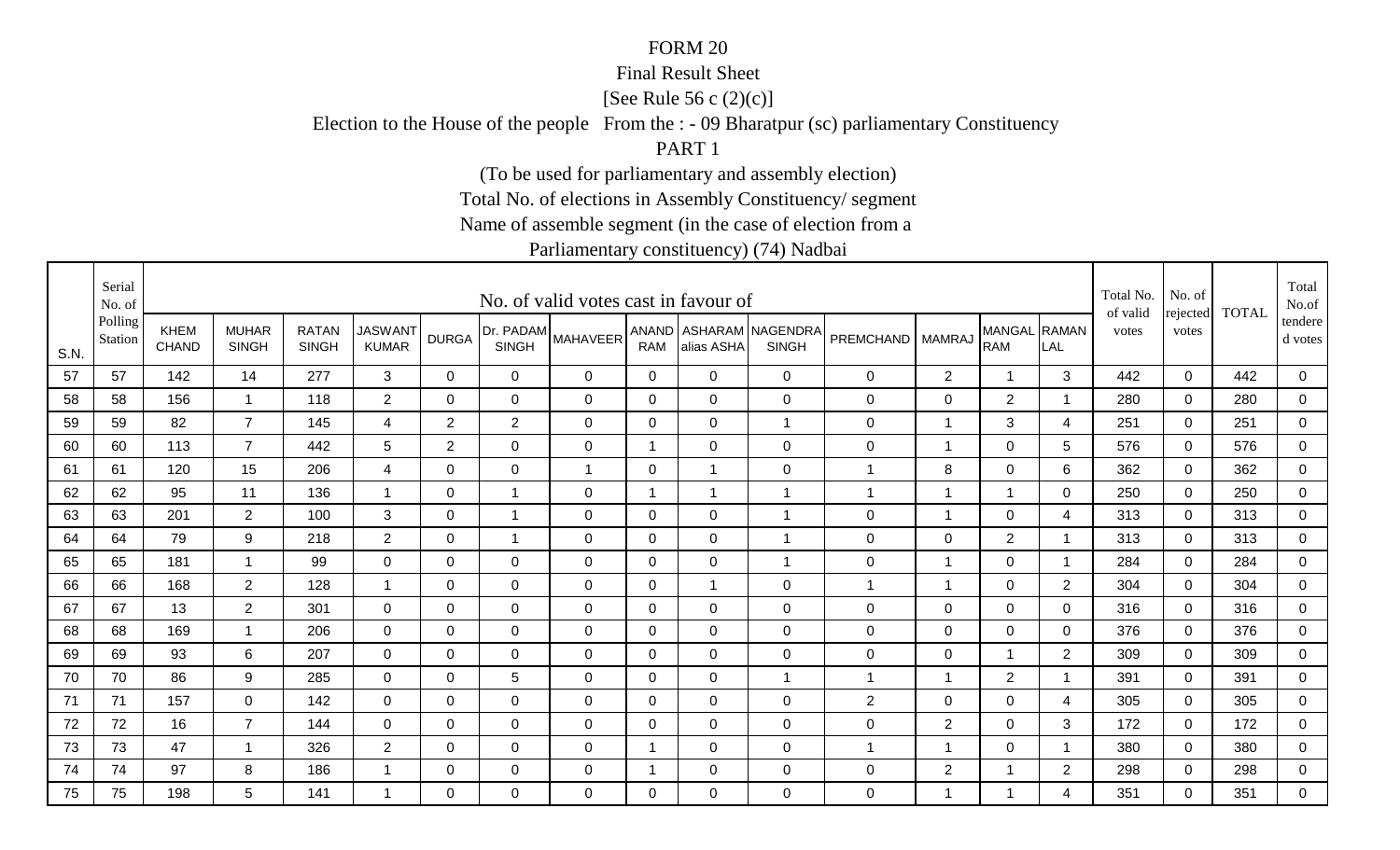### Final Result Sheet

[See Rule 56 c (2)(c)]

Election to the House of the people From the : - 09 Bharatpur (sc) parliamentary Constituency

PART 1

(To be used for parliamentary and assembly election)

Total No. of elections in Assembly Constituency/ segment

Name of assemble segment (in the case of election from a

|      | Serial<br>No. of   |                             |                              |                              |                                |                |                           | No. of valid votes cast in favour of |                |             |                                        |                    |                |                            |                | Total No.<br>of valid | No. of            | <b>TOTAL</b> | Total<br>No.of     |
|------|--------------------|-----------------------------|------------------------------|------------------------------|--------------------------------|----------------|---------------------------|--------------------------------------|----------------|-------------|----------------------------------------|--------------------|----------------|----------------------------|----------------|-----------------------|-------------------|--------------|--------------------|
| S.N. | Polling<br>Station | <b>KHEM</b><br><b>CHAND</b> | <b>MUHAR</b><br><b>SINGH</b> | <b>RATAN</b><br><b>SINGH</b> | <b>JASWANT</b><br><b>KUMAR</b> | <b>DURGA</b>   | Dr. PADAM<br><b>SINGH</b> | <b>MAHAVEER</b>                      | <b>RAM</b>     | alias ASHA  | ANAND ASHARAM NAGENDRA<br><b>SINGH</b> | PREMCHAND   MAMRAJ |                | MANGAL RAMAN<br><b>RAM</b> | LAL            | votes                 | rejected<br>votes |              | tendere<br>d votes |
| 76   | 76                 | 55                          | $\mathbf{1}$                 | 157                          | $\mathbf{1}$                   | 0              | 0                         | 0                                    | 0              | 0           | $\mathbf 0$                            | 0                  | $\mathbf{1}$   | $\mathbf 0$                | 4              | 219                   | $\mathbf 0$       | 219          | 0                  |
| 77   | 77                 | 112                         | $\mathbf{1}$                 | 280                          | $\overline{2}$                 | $\Omega$       | 3                         | $\mathbf 0$                          | 0              | 0           | $\mathbf 0$                            | 0                  | $\mathbf{1}$   | $\mathbf 0$                | 4              | 403                   | $\mathbf 0$       | 403          | $\mathbf 0$        |
| 78   | 78                 | 343                         | 10                           | 134                          | $\overline{1}$                 | 0              | 1                         | $\overline{1}$                       | $\mathbf 0$    | 0           | $\mathbf 0$                            | 0                  | 0              | 0                          | $\overline{2}$ | 492                   | 0                 | 492          | 0                  |
| 79   | 79                 | 172                         | 3                            | 111                          | 0                              | 0              | 0                         | 0                                    | 0              | 0           | $\mathbf 0$                            | 1                  | $\mathbf 0$    | $\mathbf 0$                | 0              | 287                   | $\mathbf 0$       | 287          | $\overline{0}$     |
| 80   | 80                 | 200                         | 20                           | 87                           | $\mathbf 0$                    | $\Omega$       | 0                         | $\mathbf 0$                          | 0              | 0           | $\mathbf 0$                            | $\mathbf 0$        | $\mathbf 0$    | $\mathbf 0$                | -1             | 308                   | $\mathbf 0$       | 308          | $\overline{0}$     |
| 81   | 81                 | 206                         | 3                            | 224                          | $\overline{2}$                 | 0              | 0                         | $\mathbf 0$                          | 0              | 0           | $\mathbf 0$                            | $\mathbf 0$        | $\mathbf 0$    | $\overline{0}$             | 2              | 437                   | 0                 | 437          | $\overline{0}$     |
| 82   | 82                 | 63                          | $\overline{0}$               | 136                          | 0                              | $\Omega$       | $\mathbf 0$               | $\mathbf 0$                          | 0              | $\Omega$    | $\mathbf 0$                            | 0                  | 0              | $\mathbf 0$                | -1             | 200                   | $\Omega$          | 200          | 0                  |
| 83   | 83                 | 94                          | 13                           | 162                          | $\mathbf 0$                    | 0              | $\overline{2}$            | $\mathbf 0$                          | $\mathbf 0$    | 0           | $\mathbf 0$                            | $\mathbf 0$        | $\mathbf 0$    | $\mathbf 0$                | 5              | 276                   | $\mathbf 0$       | 276          | 0                  |
| 84   | 84                 | 115                         | $\mathbf 0$                  | 155                          | 4                              | 0              | $\overline{2}$            | 0                                    | $\mathbf 0$    | 0           | $\mathbf 0$                            | 0                  | $\mathbf 1$    | 1                          | 0              | 278                   | $\Omega$          | 278          | 0                  |
| 85   | 85                 | 324                         | $\overline{2}$               | 25                           | $\overline{1}$                 | $\mathbf 1$    | 8                         | $\overline{1}$                       | $\overline{1}$ | $\mathbf 0$ | $\mathbf 0$                            | $\mathbf 0$        | $\mathbf 0$    | $\mathbf 0$                | $\overline{2}$ | 365                   | $\mathbf 0$       | 365          | $\overline{0}$     |
| 86   | 86                 | 189                         | 4                            | 87                           | 0                              | $\overline{2}$ | 1                         | 0                                    | 0              | 0           | $\mathbf 0$                            | $\mathbf 0$        | 0              | $\mathbf 0$                | $\overline{2}$ | 285                   | 0                 | 285          | $\overline{0}$     |
| 87   | 87                 | 216                         | 4                            | 159                          | $\overline{2}$                 | 0              | $\mathbf 0$               | $\mathbf 0$                          | 0              | 0           | $\mathbf 0$                            | 1                  | $\mathbf 0$    | $\mathbf 0$                | 0              | 382                   | 0                 | 382          | 0                  |
| 88   | 88                 | 84                          | 6                            | 232                          | $\overline{2}$                 | 0              | $\overline{1}$            | $\mathbf 0$                          | 0              | 0           | $\overline{1}$                         | $\mathbf 0$        | $\overline{1}$ | 1                          | 3              | 331                   | $\mathbf 0$       | 331          | $\overline{0}$     |
| 89   | 89                 | 84                          | 4                            | 374                          | 3                              | $\Omega$       | 0                         | 0                                    | $\mathbf{0}$   | $\Omega$    | $\mathbf 0$                            | 1                  | 0              | $\mathbf 0$                | $\overline{2}$ | 468                   | $\Omega$          | 468          | 0                  |
| 90   | 90                 | 98                          | 18                           | 147                          | 3                              | $\mathbf 0$    | $\mathbf 0$               | $\mathbf 0$                          | $\mathbf 0$    | $\mathbf 0$ | $\mathbf 0$                            | $\mathbf 0$        | $\overline{1}$ | $\mathbf 0$                | $\overline{1}$ | 268                   | $\mathbf 0$       | 268          | $\overline{0}$     |
| 91   | 91                 | 282                         | 11                           | 52                           | $\overline{1}$                 | 0              | $\overline{1}$            | 0                                    | 0              | 0           | $\overline{1}$                         | $\mathbf 0$        | 0              | $\overline{2}$             | $\overline{0}$ | 350                   | $\mathbf 0$       | 350          | 0                  |
| 92   | 92                 | 244                         | 65                           | 264                          | 6                              | $\overline{2}$ | $\mathbf 0$               | $\mathbf 0$                          | 0              | 0           | $\mathbf 0$                            | $\mathbf 0$        | -1             |                            | 6              | 589                   | $\mathbf 0$       | 589          | 0                  |
| 93   | 93                 | 227                         | 58                           | 118                          | $\overline{2}$                 | 0              | $\overline{\phantom{a}}$  | $\mathbf 0$                          | 0              |             | $\mathbf 0$                            | $\mathbf 0$        | -1             |                            |                | 410                   | $\mathbf 0$       | 410          | $\overline{0}$     |
| 94   | 94                 | 86                          | 72                           | 168                          | 5                              | $\mathbf 1$    | 9                         | $\Omega$                             | $\Omega$       | $\Omega$    | $\overline{1}$                         | 0                  | 2              | 1                          | 5              | 350                   | $\Omega$          | 350          | $\overline{0}$     |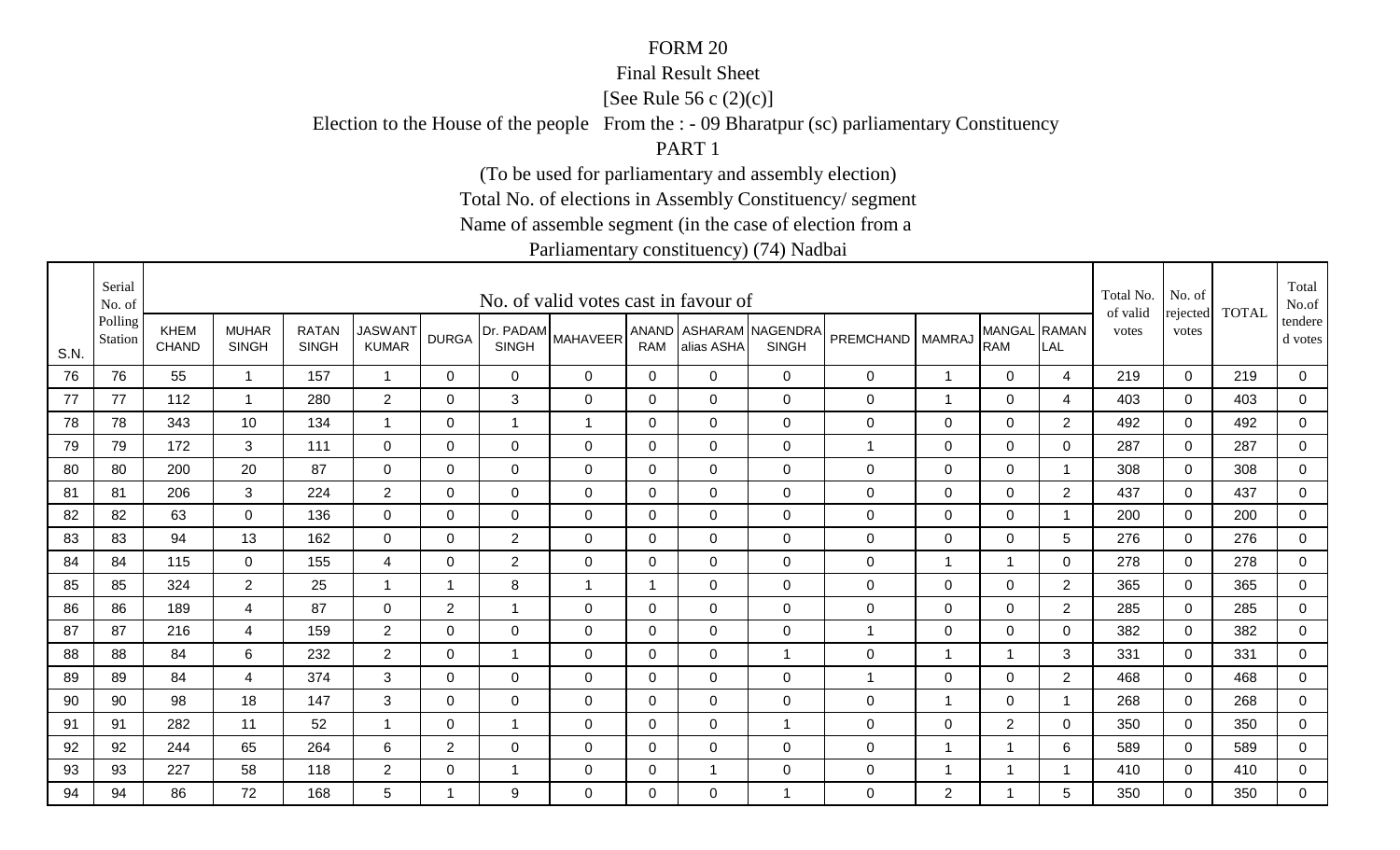#### Final Result Sheet

[See Rule 56 c (2)(c)]

Election to the House of the people From the : - 09 Bharatpur (sc) parliamentary Constituency

PART 1

(To be used for parliamentary and assembly election)

Total No. of elections in Assembly Constituency/ segment

Name of assemble segment (in the case of election from a

|      | Serial<br>No. of   |                             |                              |                              |                                |                         |                | No. of valid votes cast in favour of |                |                |                                        |              |                |                            |                         | Total No.<br>of valid | No. of            | <b>TOTAL</b> | Total<br>No.of       |
|------|--------------------|-----------------------------|------------------------------|------------------------------|--------------------------------|-------------------------|----------------|--------------------------------------|----------------|----------------|----------------------------------------|--------------|----------------|----------------------------|-------------------------|-----------------------|-------------------|--------------|----------------------|
| S.N. | Polling<br>Station | <b>KHEM</b><br><b>CHAND</b> | <b>MUHAR</b><br><b>SINGH</b> | <b>RATAN</b><br><b>SINGH</b> | <b>JASWANT</b><br><b>KUMAR</b> | <b>DURGA</b>            | <b>SINGH</b>   | [Dr. PADAM MAHAVEER <sup>1</sup>     | <b>RAM</b>     | alias ASHA     | ANAND ASHARAM NAGENDRA<br><b>SINGH</b> | PREMCHAND    | <b>MAMRAJ</b>  | MANGAL RAMAN<br><b>RAM</b> | LAL                     | votes                 | rejected<br>votes |              | tendere  <br>d votes |
| 95   | 95                 | 293                         | 92                           | 191                          | $\overline{7}$                 | $\overline{\mathbf{A}}$ | $\mathbf{1}$   | $\mathbf 1$                          | $\overline{1}$ | $\mathbf 0$    | $\overline{1}$                         | $\mathbf{1}$ | 0              | 8                          | 6                       | 603                   | $\mathbf 0$       | 603          | 0                    |
| 96   | 96                 | 280                         | $\Omega$                     | 70                           | $\mathbf 1$                    | 0                       | 0              | 0                                    | $\overline{0}$ | -1             | $\overline{1}$                         | 0            | 0              | 6                          | 5                       | 364                   | $\Omega$          | 364          | $\mathbf 0$          |
| 97   | 97                 | 174                         | 4                            | 79                           | $\mathbf 0$                    | 0                       | 0              | 0                                    | 0              | 0              | $\mathbf 0$                            | 1            | 0              | $\overline{2}$             | 3                       | 263                   | 0                 | 263          | 0                    |
| 98   | 98                 | 64                          | 20                           | 189                          | 3                              | 0                       | $\overline{2}$ | 0                                    | 0              | $\Omega$       | $\mathbf 0$                            | $\mathbf 0$  | $\mathbf 1$    | $\mathbf 0$                | 3                       | 282                   | $\Omega$          | 282          | 0                    |
| 99   | 99                 | 230                         | 44                           | 166                          | 3                              | $\Omega$                | $\overline{2}$ | $\mathbf 0$                          | $\overline{1}$ | $\Omega$       | $\overline{0}$                         | $\mathsf 0$  | $\mathbf{1}$   | $\overline{4}$             | -1                      | 452                   | $\Omega$          | 452          | $\overline{0}$       |
| 100  | 100                | 292                         | $\overline{2}$               | 67                           | $\overline{2}$                 | 1                       | $\mathbf 0$    | $\mathbf 0$                          | $\overline{1}$ | $\mathbf 0$    | $\overline{0}$                         | $\mathbf 0$  | $\mathbf 0$    | $\mathbf 0$                | 4                       | 369                   | $\mathbf 0$       | 369          | $\overline{0}$       |
| 101  | 101                | 51                          | -1                           | 243                          | $\overline{2}$                 | $\Omega$                | $\overline{1}$ | $\mathbf 0$                          | $\mathbf 0$    | $\mathbf 0$    | $\overline{0}$                         | 4            | $\overline{1}$ |                            | 3                       | 307                   | $\mathbf 0$       | 307          | 0                    |
| 102  | 102                | 233                         | 3                            | 173                          | 3                              | 0                       | 0              | $\mathbf 0$                          | 0              | $\mathbf 0$    | $\mathbf 0$                            | 0            | $\mathbf 0$    | $\pmb{0}$                  | 6                       | 418                   | 0                 | 418          | 0                    |
| 103  | 103                | 166                         | 52                           | 239                          | 3                              | 4                       | 0              | 0                                    | 1              | 0              | $\overline{1}$                         | $\mathbf 0$  | 5              |                            | 8                       | 480                   | $\Omega$          | 480          | 0                    |
| 104  | 104                | 127                         | 9                            | 186                          | $5\overline{)}$                | -1                      | $\Omega$       | $\mathbf 0$                          | 0              | -1             | $\overline{0}$                         | 0            | $\mathbf 0$    | $\pmb{0}$                  | $\overline{\mathbf{1}}$ | 330                   | $\mathbf 0$       | 330          | $\overline{0}$       |
| 105  | 105                | 71                          | 11                           | 231                          | $\mathbf 1$                    | 0                       | 0              | 0                                    | $\mathbf 0$    | 0              | $\mathbf 0$                            | $\mathbf 0$  | 0              | $\pmb{0}$                  | $\overline{2}$          | 316                   | 0                 | 316          | $\mathbf 0$          |
| 106  | 106                | 146                         | 4                            | 138                          | -1                             | 0                       | 0              | 0                                    | 0              | $\overline{0}$ | $\mathbf 0$                            | $\mathbf 0$  | 0              | $\overline{2}$             | - 1                     | 292                   | $\Omega$          | 292          | 0                    |
| 107  | 107                | 114                         | 32                           | 150                          | $\overline{2}$                 | $\overline{2}$          | $\overline{2}$ | 0                                    | 1              | $\mathbf 0$    | $\mathbf 0$                            | 0            | $\mathbf 0$    |                            | $\overline{2}$          | 306                   | $\mathbf 0$       | 306          | $\overline{0}$       |
| 108  | 108                | 191                         | 61                           | 138                          | $2^{\circ}$                    | $\Omega$                | $\mathbf 0$    | 0                                    | -1             | 0              | $\overline{0}$                         | $\mathbf{1}$ | 0              | $\mathbf 0$                | 3                       | 397                   | $\Omega$          | 397          | 0                    |
| 109  | 109                | 116                         | $\overline{1}$               | 96                           | $\overline{2}$                 | $\mathbf 0$             | $\mathbf 0$    | $\mathbf 0$                          | $\mathbf 0$    | $\overline{0}$ | $\mathbf 0$                            | $\mathsf 0$  | $\mathbf 0$    | $\mathsf 0$                | $\overline{2}$          | 217                   | $\mathbf 0$       | 217          | $\mathbf 0$          |
| 110  | 110                | 92                          | 20                           | 124                          | $\mathbf 1$                    | 0                       | $\mathbf 1$    | 0                                    | 0              | 0              | $\mathbf 0$                            | $\mathbf{1}$ | 0              | $\mathbf 1$                | 4                       | 244                   | $\Omega$          | 244          | $\mathbf 0$          |
| 111  | 111                | 61                          | 55                           | 159                          | $\mathbf 0$                    | 0                       | $\mathbf 1$    | 0                                    | 0              | 0              | $\mathbf 0$                            | $\mathbf 0$  | $\mathbf 0$    |                            | 4                       | 281                   | $\mathbf 0$       | 281          | 0                    |
| 112  | 112                | 13                          | 51                           | 149                          | $\overline{2}$                 | 0                       | 0              | $\mathbf 0$                          | 0              | 0              | $\mathbf 0$                            | $\mathbf 0$  | -1             |                            | 0                       | 217                   | $\mathbf 0$       | 217          | $\overline{0}$       |
| 113  | 113                | 211                         | 11                           | 364                          | 3                              | -1                      | 4              | 1                                    | $\Omega$       | $\Omega$       | $\Omega$                               | 0            | 6              |                            | 5                       | 607                   | $\Omega$          | 607          | $\mathbf 0$          |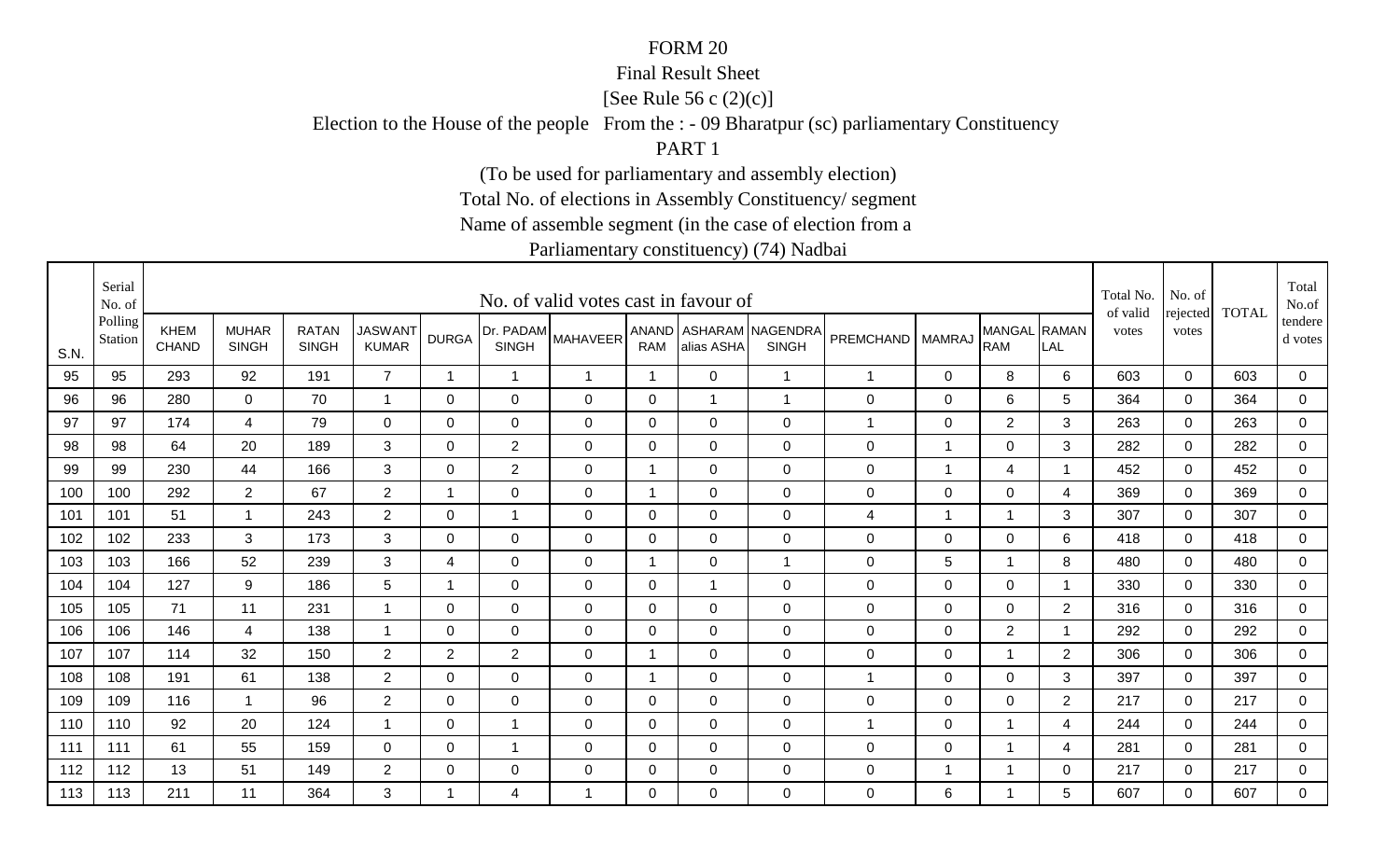### Final Result Sheet

[See Rule 56 c (2)(c)]

Election to the House of the people From the : - 09 Bharatpur (sc) parliamentary Constituency

PART 1

(To be used for parliamentary and assembly election)

Total No. of elections in Assembly Constituency/ segment

Name of assemble segment (in the case of election from a

|      | Serial<br>No. of   |                             |                              |                              |                                |                |                | No. of valid votes cast in favour of |             |                |                                        |                  |                |                            |                | Total No.<br>of valid | No. of            | <b>TOTAL</b> | Total<br>No.of       |
|------|--------------------|-----------------------------|------------------------------|------------------------------|--------------------------------|----------------|----------------|--------------------------------------|-------------|----------------|----------------------------------------|------------------|----------------|----------------------------|----------------|-----------------------|-------------------|--------------|----------------------|
| S.N. | Polling<br>Station | <b>KHEM</b><br><b>CHAND</b> | <b>MUHAR</b><br><b>SINGH</b> | <b>RATAN</b><br><b>SINGH</b> | <b>JASWANT</b><br><b>KUMAR</b> | <b>DURGA</b>   | <b>SINGH</b>   | [Dr. PADAM MAHAVEER <sup>1</sup>     | <b>RAM</b>  | alias ASHA     | ANAND ASHARAM NAGENDRA<br><b>SINGH</b> | PREMCHAND        | <b>MAMRAJ</b>  | MANGAL RAMAN<br><b>RAM</b> | LAL            | votes                 | rejected<br>votes |              | tendere  <br>d votes |
| 114  | 114                | 172                         | $\overline{7}$               | 451                          | $2^{\circ}$                    | $\overline{ }$ | $\mathbf{1}$   | $\mathbf{1}$                         | 0           | $\Omega$       | $\mathbf 0$                            | $\overline{2}$   | $\sqrt{5}$     | $\overline{2}$             | $\overline{4}$ | 648                   | $\mathbf 0$       | 648          | 0                    |
| 115  | 115                | 143                         | $\overline{2}$               | 79                           | 0                              | 0              | 0              | 0                                    | $\mathbf 0$ | 0              | $\overline{0}$                         | 0                | 0              | $\mathbf 0$                | $\mathbf 0$    | 224                   | $\Omega$          | 224          | $\mathbf 0$          |
| 116  | 116                | 48                          | 0                            | 90                           | $\mathbf 0$                    | 0              | 0              | 0                                    | 0           | 0              | $\mathbf 0$                            | $\mathbf 0$      | $\mathbf 0$    | 0                          | 3              | 141                   | 0                 | 141          | 0                    |
| 117  | 117                | 102                         | 14                           | 562                          | 5                              | 0              | $\mathbf 1$    | 0                                    | 0           | -1             | $\mathbf 0$                            | $\mathbf 0$      | 3              | $\mathbf 0$                | 0              | 688                   | $\Omega$          | 688          | 0                    |
| 118  | 118                | 51                          | 49                           | 583                          | $\overline{7}$                 | $\overline{1}$ | $\overline{0}$ | $\mathbf 0$                          | $\mathbf 0$ | $\Omega$       | $\overline{0}$                         | $\mathsf 0$      | $\mathbf{1}$   | $\mathbf 0$                | -1             | 693                   | $\Omega$          | 693          | $\overline{0}$       |
| 119  | 119                | 78                          | 12                           | 313                          | 6                              | $\mathbf 0$    | $\mathbf 0$    | $\mathbf 0$                          | $\mathbf 0$ | 3              | $\overline{0}$                         | $\mathsf 0$      | $\mathbf{1}$   | $\mathbf 0$                | 4              | 417                   | $\mathbf 0$       | 417          | $\overline{0}$       |
| 120  | 120                | 36                          | 3                            | 476                          | -1                             | $\mathbf 0$    | $\overline{1}$ | $\mathbf 0$                          | $\mathbf 0$ | 16             | $\overline{1}$                         | $\mathsf 0$      | $\overline{1}$ | $\mathbf 0$                | $\Omega$       | 535                   | $\mathbf 0$       | 535          | 0                    |
| 121  | 121                | 144                         | 19                           | 296                          | $\overline{2}$                 | 0              | 0              | $\mathbf 0$                          | 0           | $\mathbf 0$    | $\mathbf 0$                            | 0                | $\mathbf 0$    |                            | $\overline{2}$ | 464                   | 0                 | 464          | 0                    |
| 122  | 122                | $\overline{7}$              | 18                           | 524                          | $2^{\circ}$                    | $\Omega$       | 0              | $\mathbf{0}$                         | 0           | 0              | $\overline{0}$                         | $\mathbf 0$      | 0              |                            | $\Omega$       | 552                   | $\Omega$          | 552          | 0                    |
| 123  | 123                | 66                          | 14                           | 241                          | $\overline{0}$                 | $\Omega$       | $\mathbf{1}$   | $\mathbf 0$                          | $\Omega$    | $\overline{0}$ | $\overline{0}$                         | 0                | $\mathbf 0$    | $\pmb{0}$                  | $\Omega$       | 322                   | $\mathbf 0$       | 322          | $\overline{0}$       |
| 124  | 124                | 8                           | 8                            | 203                          | $\mathbf 1$                    | 0              | $\mathbf{1}$   | 0                                    | $\mathbf 0$ | $\mathbf 0$    | $\mathbf 0$                            | $\mathbf 0$      | 0              | $\pmb{0}$                  | 0              | 221                   | 0                 | 221          | $\mathbf 0$          |
| 125  | 125                | 132                         | 8                            | 89                           | 0                              | 0              | $\mathbf 0$    | 0                                    | 0           | $\mathbf 0$    | $\overline{1}$                         | $\mathbf 0$      | $\overline{1}$ |                            | $\overline{2}$ | 234                   | $\Omega$          | 234          | 0                    |
| 126  | 126                | 70                          | 3                            | 354                          | $\overline{4}$                 | 0              | $\mathbf 1$    | 1                                    | $\mathbf 0$ | $\overline{0}$ | $\mathbf 0$                            | 0                | $\mathbf 0$    | $\pmb{0}$                  | $\overline{2}$ | 435                   | $\mathbf 0$       | 435          | $\overline{0}$       |
| 127  | 127                | 146                         | 16                           | 262                          | 4                              | $\Omega$       | $\mathbf 0$    | $\mathbf 1$                          | $\Omega$    | 0              | $\overline{0}$                         | $\mathbf 0$      | 0              | $\mathbf 0$                | 3              | 432                   | $\Omega$          | 432          | 0                    |
| 128  | 128                | 235                         | 20                           | 196                          | 3                              |                | $\mathbf 0$    | 1                                    | $\mathbf 0$ | $\overline{0}$ | $\mathbf 0$                            | $\boldsymbol{0}$ | $\mathbf 0$    | $\mathsf 0$                | $\overline{1}$ | 457                   | $\mathbf 0$       | 457          | $\mathbf 0$          |
| 129  | 129                | 173                         | 24                           | 234                          | $\overline{2}$                 | $\overline{1}$ | 0              | $\mathbf 0$                          | 0           | 0              | $\overline{1}$                         | $\mathbf 0$      | $\overline{1}$ | $\mathbf{1}$               | $\overline{2}$ | 439                   | $\Omega$          | 439          | $\mathbf 0$          |
| 130  | 130                | 81                          | 42                           | 92                           | $\overline{2}$                 | 0              | 0              | 0                                    | 0           | 0              | $\mathbf 0$                            | $\mathbf 0$      | $\mathbf 0$    | 0                          | $\mathbf 0$    | 217                   | 0                 | 217          | 0                    |
| 131  | 131                | 69                          | 8                            | 285                          | $\overline{2}$                 | 0              | 0              | $\mathbf 0$                          | 0           | 0              | $\mathbf 0$                            | $\mathbf 0$      | -1             | $\mathbf 0$                | $\overline{2}$ | 367                   | $\mathbf 0$       | 367          | $\overline{0}$       |
| 132  | 132                | 128                         | 45                           | 485                          | 9                              | $\Omega$       | $\Omega$       | $\Omega$                             | 1           | $\Omega$       | $\Omega$                               | 0                | $\Omega$       | 0                          | -1             | 669                   | $\Omega$          | 669          | $\mathbf 0$          |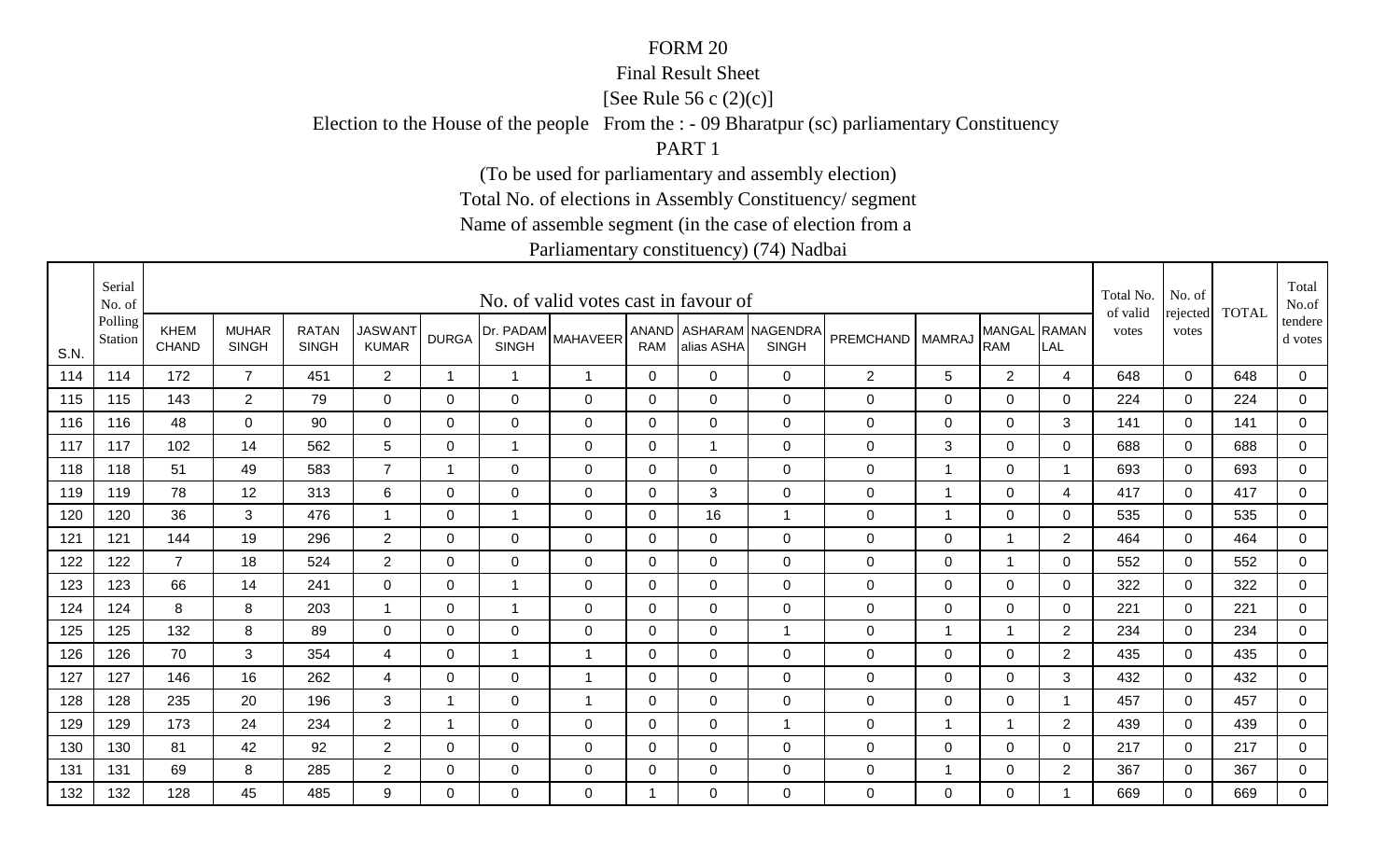### Final Result Sheet

[See Rule 56 c (2)(c)]

Election to the House of the people From the : - 09 Bharatpur (sc) parliamentary Constituency

PART 1

(To be used for parliamentary and assembly election)

Total No. of elections in Assembly Constituency/ segment

Name of assemble segment (in the case of election from a

|      | Serial<br>No. of   |                             |                              |                              |                                |                |                           | No. of valid votes cast in favour of |                |                |                                        |                  |                          |                            |                | Total No.<br>of valid | No. of            | <b>TOTAL</b> | Total<br>No.of       |
|------|--------------------|-----------------------------|------------------------------|------------------------------|--------------------------------|----------------|---------------------------|--------------------------------------|----------------|----------------|----------------------------------------|------------------|--------------------------|----------------------------|----------------|-----------------------|-------------------|--------------|----------------------|
| S.N. | Polling<br>Station | <b>KHEM</b><br><b>CHAND</b> | <b>MUHAR</b><br><b>SINGH</b> | <b>RATAN</b><br><b>SINGH</b> | <b>JASWANT</b><br><b>KUMAR</b> | <b>DURGA</b>   | Dr. PADAM<br><b>SINGH</b> | <b>MAHAVEER</b>                      | <b>RAM</b>     | alias ASHA     | ANAND ASHARAM NAGENDRA<br><b>SINGH</b> | <b>PREMCHAND</b> | <b>MAMRAJ</b>            | MANGAL RAMAN<br><b>RAM</b> | LAL            | votes                 | rejected<br>votes |              | tendere  <br>d votes |
| 133  | 133                | 51                          | 32                           | 122                          | $\mathbf{3}$                   | $\Omega$       | 0                         | 0                                    | $\mathbf 0$    | $\Omega$       | $\mathbf 0$                            | $\mathbf{1}$     | 0                        | $\overline{2}$             | 5              | 216                   | $\mathbf 0$       | 216          | 0                    |
| 134  | 134                | 61                          | 12                           | 91                           | -1                             | $\Omega$       | 47                        | 0                                    | $\mathbf 1$    | 0              | $\mathbf 0$                            | 0                | $\mathbf 1$              | 0                          | 5              | 219                   | $\Omega$          | 219          | $\mathbf 0$          |
| 135  | 135                | 224                         | 6                            | 104                          | -1                             | 0              | 21                        | $\mathbf{1}$                         | 0              | 0              | $\mathbf 0$                            | 2                | 0                        | $\mathbf 1$                | 2              | 362                   | 0                 | 362          | 0                    |
| 136  | 136                | 126                         | 19                           | 420                          | $5\phantom{.0}$                | 1              | 0                         | $\Omega$                             | 0              | $\Omega$       | $\overline{1}$                         | $\overline{c}$   | 0                        | $\overline{2}$             | 6              | 582                   | $\Omega$          | 582          | 0                    |
| 137  | 137                | 113                         | 85                           | 253                          | $\overline{2}$                 | $\mathbf 1$    | $\overline{2}$            | $\mathbf 0$                          | $\mathbf 1$    |                | $\overline{1}$                         | $\mathbf 1$      | $\overline{1}$           | $\mathbf 1$                | -1             | 463                   | $\Omega$          | 463          | $\overline{0}$       |
| 138  | 138                | 28                          | 84                           | 235                          | 5                              | 3              | 1                         | $\mathbf 1$                          | 2              | $\mathbf 0$    | $\mathbf 0$                            | 1                | $\overline{\mathcal{A}}$ | $\overline{1}$             | 4              | 369                   | $\mathbf 0$       | 369          | $\overline{0}$       |
| 139  | 139                | 46                          | 9                            | 249                          | $\overline{4}$                 | $\mathbf 0$    | $\overline{A}$            | $\mathbf 0$                          | $\mathbf 0$    | $\mathbf 0$    | $\mathbf 0$                            | $\mathbf 0$      | $\overline{1}$           | $\mathbf 0$                | $\Omega$       | 310                   | $\Omega$          | 310          | 0                    |
| 140  | 140                | 93                          | 114                          | 272                          | $5\overline{)}$                | 0              | $\mathbf 0$               | $\mathbf 0$                          | 0              | $\mathbf 0$    | $\mathbf 0$                            | 1                | $\mathbf 0$              | 1                          | $\overline{2}$ | 488                   | $\mathbf 0$       | 488          | 0                    |
| 141  | 141                | 360                         | 8                            | 164                          | $\overline{2}$                 | $\overline{2}$ | 0                         | $\mathbf 0$                          | 0              |                | $\mathbf 0$                            | $\mathbf 0$      | -1                       | $\mathbf 0$                | -1             | 539                   | $\mathbf 0$       | 539          | 0                    |
| 142  | 142                | 98                          | 56                           | 110                          | $\overline{1}$                 | $\Omega$       | $\mathbf 0$               | $\mathbf 0$                          | $\overline{1}$ | $\mathbf 0$    | $\mathbf 0$                            | 0                | $\overline{1}$           | $\mathbf 0$                | 2              | 269                   | $\mathbf 0$       | 269          | $\overline{0}$       |
| 143  | 143                | 213                         | 28                           | 277                          | $\overline{7}$                 | $\overline{2}$ | 16                        | $\mathbf 0$                          | $\mathbf 0$    | 0              | $\overline{2}$                         | $\mathbf{1}$     | $\overline{1}$           | 0                          | 5              | 552                   | 0                 | 552          | $\mathbf 0$          |
| 144  | 144                | 151                         | 16                           | 237                          | $\overline{2}$                 | 1              | $\mathbf 0$               | $\overline{1}$                       | 0              | $\overline{0}$ | $\overline{1}$                         | $\mathbf{2}$     | $\mathbf 0$              | $\mathbf 0$                | -1             | 412                   | $\Omega$          | 412          | 0                    |
| 145  | 145                | 123                         | 14                           | 139                          | -1                             | 0              | 1                         | $\mathbf 0$                          | -1             | 0              | $\mathbf 0$                            | 1                | -1                       | $\overline{2}$             | 4              | 287                   | $\mathbf 0$       | 287          | $\overline{0}$       |
| 146  | 146                | 230                         | 8                            | 272                          | 3                              | $\Omega$       | $\mathbf 0$               | $\mathbf 0$                          | -1             | $\overline{2}$ | 11                                     | 1                | -1                       | 2                          | 8              | 539                   | $\Omega$          | 539          | 0                    |
| 147  | 147                | 5                           | 70                           | 223                          | $\overline{2}$                 | $\overline{1}$ | $\overline{1}$            | $\mathbf 0$                          | $\mathbf 0$    | $\mathbf 0$    | $\mathbf 0$                            | $\boldsymbol{0}$ | $\overline{1}$           | 1                          |                | 305                   | $\overline{0}$    | 305          | $\mathbf 0$          |
| 148  | 148                | 107                         | 14                           | 118                          | $\overline{2}$                 | 0              | $\mathbf 0$               | $\overline{1}$                       | 0              | 0              | $\mathbf 0$                            | $\mathbf 0$      | $\mathbf 0$              | 0                          | 0              | 242                   | $\Omega$          | 242          | $\mathbf 0$          |
| 149  | 149                | 100                         | 31                           | 108                          |                                | 0              | $\mathbf 0$               | -1                                   | 0              | 0              | $\overline{1}$                         | $\mathbf 0$      | $\mathbf 0$              |                            | $\overline{2}$ | 245                   | $\mathbf 0$       | 245          | 0                    |
| 150  | 150                | 97                          | 18                           | 139                          | $\overline{2}$                 | 0              | $\mathbf 0$               | 0                                    | 0              | 0              | $\mathbf 1$                            | 1                | -1                       | $\mathbf 0$                | 3              | 262                   | $\mathbf 0$       | 262          | $\overline{0}$       |
| 151  | 151                | 80                          | 6                            | 331                          | 3                              | $\Omega$       | 0                         | $\Omega$                             | -1             | $\Omega$       | $\mathbf 0$                            | $\overline{2}$   | $\Omega$                 | 0                          | $\overline{2}$ | 425                   | $\Omega$          | 425          | $\mathbf 0$          |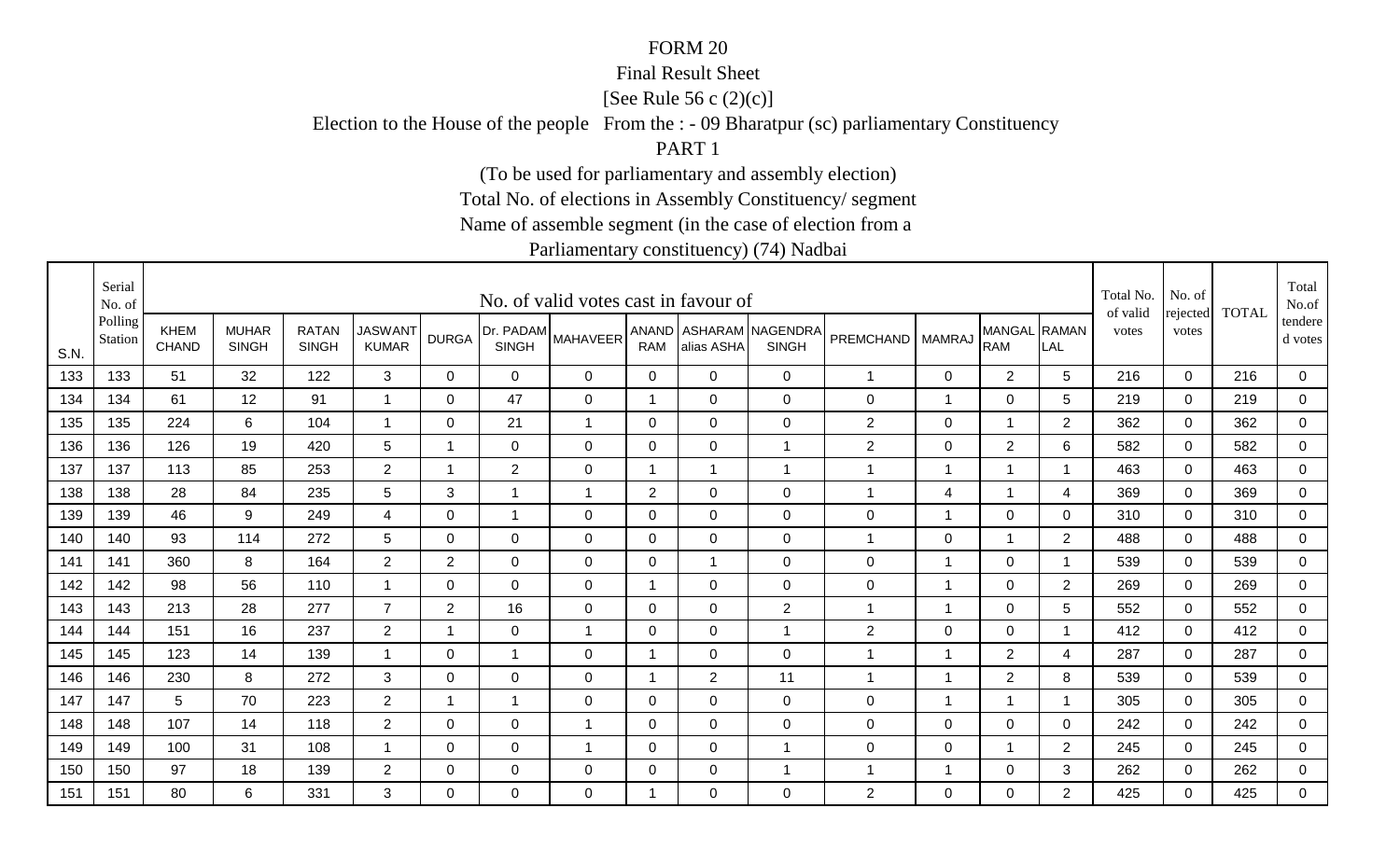### Final Result Sheet

[See Rule 56 c (2)(c)]

Election to the House of the people From the : - 09 Bharatpur (sc) parliamentary Constituency

PART 1

(To be used for parliamentary and assembly election)

Total No. of elections in Assembly Constituency/ segment

Name of assemble segment (in the case of election from a

|      | Serial<br>No. of   |                      |                              |                              |                                |              |                           | No. of valid votes cast in favour of |                     |                |                                  |                    |                |                            |                | Total No.<br>of valid | No. of<br>rejected | <b>TOTAL</b> | Total<br>No.of       |
|------|--------------------|----------------------|------------------------------|------------------------------|--------------------------------|--------------|---------------------------|--------------------------------------|---------------------|----------------|----------------------------------|--------------------|----------------|----------------------------|----------------|-----------------------|--------------------|--------------|----------------------|
| S.N. | Polling<br>Station | <b>KHEM</b><br>CHAND | <b>MUHAR</b><br><b>SINGH</b> | <b>RATAN</b><br><b>SINGH</b> | <b>JASWANT</b><br><b>KUMAR</b> | <b>DURGA</b> | Dr. PADAM<br><b>SINGH</b> | <b>MAHAVEER</b>                      | ANAND<br><b>RAM</b> | alias ASHA     | ASHARAM NAGENDRA<br><b>SINGH</b> | PREMCHAND   MAMRAJ |                | MANGAL RAMAN<br><b>RAM</b> | LAL            | votes                 | votes              |              | tendere  <br>d votes |
| 152  | 152                | 108                  | 5                            | 155                          | $\overline{2}$                 | $\mathbf 0$  | $\overline{0}$            | $\mathbf 0$                          | $\mathbf 0$         | $\mathbf 0$    | $\mathbf 0$                      | 0                  | $\overline{1}$ | $\mathbf 1$                | $\overline{2}$ | 274                   | $\mathbf 0$        | 274          | 0                    |
| 153  | 153                | 62                   | $\overline{7}$               | 150                          | $\mathbf 0$                    | $\Omega$     | $\overline{0}$            | $\mathbf 0$                          | 0                   | $\overline{0}$ | $\mathbf 0$                      | 1                  | $\mathbf 0$    | $\mathbf 0$                | $\overline{2}$ | 222                   | $\Omega$           | 222          | $\mathbf 0$          |
| 154  | 154                | 87                   | $\overline{4}$               | 95                           | $\overline{2}$                 | $\mathbf 0$  | 3                         | $\overline{1}$                       | $\overline{1}$      | $\mathbf{1}$   | $\mathbf{1}$                     | 1                  | -1             | $\overline{0}$             | 3              | 200                   | $\mathbf 0$        | 200          | $\mathbf 0$          |
| 155  | 155                | 184                  | $\overline{7}$               | 170                          | $\overline{\mathbf{1}}$        | -1           | 10                        | 0                                    | 0                   | $\mathbf 0$    | $\mathbf 0$                      | $\mathbf 0$        | $\overline{2}$ | 1                          | 3              | 379                   | $\Omega$           | 379          | 0                    |
| 156  | 156                | 133                  | 6                            | 246                          | $\overline{7}$                 | 0            | 2                         | $\mathbf 0$                          | $\mathbf 0$         | $\overline{0}$ | $\mathbf 0$                      | $\pmb{0}$          | $\mathbf 0$    | $\mathbf 0$                | 6              | 400                   | $\mathbf 0$        | 400          | $\overline{0}$       |
| 157  | 157                | 147                  | 20                           | 129                          | -1                             | 1            | $\mathbf 1$               | $\mathbf 0$                          | 0                   | $\mathbf{1}$   | $\mathbf 0$                      | $\pmb{0}$          | $\mathbf 0$    | $\mathbf 0$                | $\overline{2}$ | 302                   | $\mathbf 0$        | 302          | 0                    |
| 158  | 158                | 68                   | 29                           | 209                          | -1                             | 0            | $\mathbf 1$               | 0                                    | 0                   | $\Omega$       | $\overline{1}$                   | $\overline{c}$     | 3              | $\overline{\mathbf{1}}$    | 3              | 318                   | $\mathbf{0}$       | 318          | 0                    |
| 159  | 159                | 41                   | 10                           | 187                          | $\overline{4}$                 | 0            | $\overline{2}$            | $\overline{1}$                       | $\overline{2}$      | $\overline{0}$ | $\mathbf 0$                      | $\mathbf 0$        | $\mathbf 0$    | 1                          | 4              | 252                   | $\mathbf 0$        | 252          | 0                    |
| 160  | 160                | 70                   | 5                            | 73                           | $\overline{2}$                 | 1            | $\mathbf 1$               | $\mathbf 0$                          | -1                  | $\mathbf 0$    | $\mathbf 0$                      | $\pmb{0}$          | $\overline{0}$ | $\mathbf 0$                | -1             | 154                   | $\mathbf 0$        | 154          | 0                    |
| 161  | 161                | 14                   | 25                           | 281                          | $\mathbf 0$                    | $\mathbf 0$  | $\mathbf 0$               | $\mathbf 0$                          | $\mathbf 0$         | $\mathbf 0$    | $\mathbf 0$                      | $\pmb{0}$          | $\mathbf 0$    | $\mathbf 0$                | $\mathbf 0$    | 320                   | $\mathbf 0$        | 320          | $\overline{0}$       |
| 162  | 162                | 164                  | 5                            | 143                          | $\mathbf 0$                    | $\Omega$     | $\mathbf 0$               | $\overline{1}$                       | -1                  | $\overline{0}$ | $\overline{1}$                   | 1                  | $\mathbf 0$    | $\mathbf 0$                |                | 317                   | 0                  | 317          | $\mathbf 0$          |
| 163  | 163                | 37                   | -1                           | 16                           | $\mathbf 0$                    | $\Omega$     | $\mathbf 0$               | $\mathbf 0$                          | 0                   | $\overline{0}$ | $\mathbf 0$                      | $\mathbf 0$        | $\mathbf 0$    | $\mathbf 0$                | 0              | 54                    | $\overline{0}$     | 54           | 0                    |
| 164  | 164                | 74                   | -1                           | 116                          | $\overline{0}$                 | 0            | 1                         | $\mathbf 0$                          | $\mathbf 0$         | $\overline{0}$ | $\mathbf 0$                      | $\pmb{0}$          | $\mathbf 0$    | $\mathbf 0$                | $\mathbf 0$    | 192                   | $\mathbf 0$        | 192          | $\overline{0}$       |
| 165  | 165                | 55                   | 26                           | 177                          | 4                              | 2            | $\mathbf{1}$              | $\overline{1}$                       | $\mathbf{0}$        | $\Omega$       | $\mathbf 0$                      | $\mathbf 0$        | $\mathbf{0}$   | $\mathbf 0$                | 5              | 271                   | $\Omega$           | 271          | $\mathbf 0$          |
| 166  | 166                | $\overline{4}$       | $\mathbf 0$                  | 12                           | $\mathbf 0$                    | $\Omega$     | $\mathbf 0$               | $\mathbf 0$                          | $\Omega$            | $\Omega$       | $\mathbf 0$                      | 0                  | $\overline{0}$ | $\mathbf 0$                | $\mathbf 0$    | 16                    | $\mathbf 0$        | 16           | $\overline{0}$       |
| 167  | 167                | 46                   | 41                           | 168                          | 0                              | -1           | 1                         | 0                                    | -1                  | $\mathbf 0$    | $\mathbf 0$                      | $\mathbf 0$        | 0              | $\mathbf 0$                | 0              | 258                   | 0                  | 258          | 0                    |
| 168  | 168                | 17                   | 252                          | 97                           | 3                              | 0            | $\mathbf 0$               | $\mathbf 0$                          | 0                   | $\overline{0}$ | $\mathbf 0$                      | $\mathbf 0$        | $\mathbf 0$    | 1                          |                | 371                   | 0                  | 371          | 0                    |
| 169  | 169                | 182                  | 41                           | 98                           | $\overline{2}$                 | 0            | 0                         | $\mathbf 0$                          | 0                   | $\mathbf 0$    | 0                                | $\mathbf 0$        | 0              | $\mathbf 0$                | 5              | 328                   | $\mathbf 0$        | 328          | $\overline{0}$       |
| 170  | 170                | 83                   | 9                            | 166                          |                                | -1           | 4                         | -1                                   | $\Omega$            | 4              | $\mathbf 0$                      | 0                  | 6              | $\overline{2}$             | $\overline{2}$ | 279                   | $\Omega$           | 279          | $\overline{0}$       |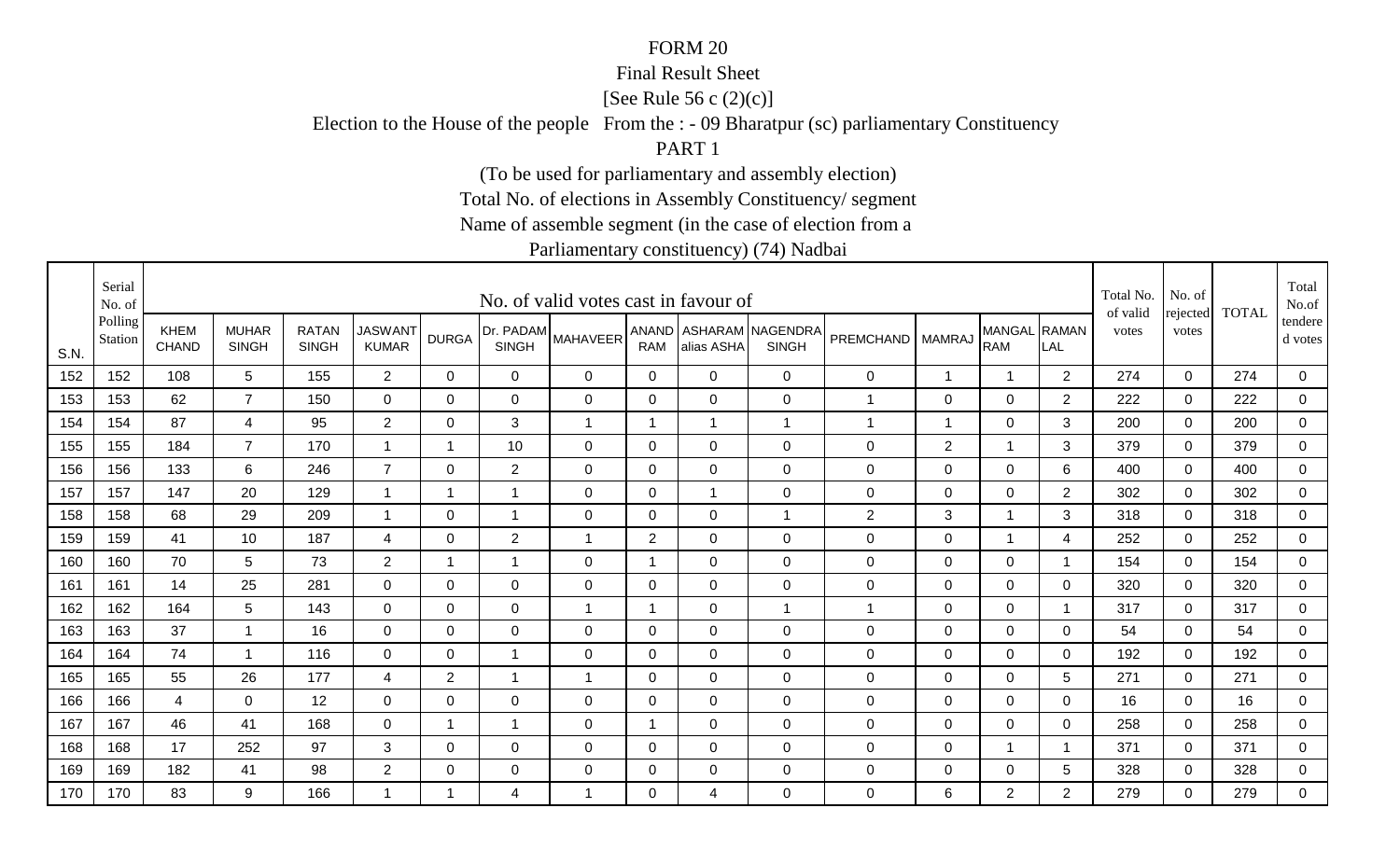### Final Result Sheet

[See Rule 56 c (2)(c)]

Election to the House of the people From the : - 09 Bharatpur (sc) parliamentary Constituency

PART 1

(To be used for parliamentary and assembly election)

Total No. of elections in Assembly Constituency/ segment

Name of assemble segment (in the case of election from a

|      | Serial<br>No. of   |                             |                              |                              |                                |              |                           | No. of valid votes cast in favour of |                |                |                                        |                    |                |                            |                | Total No.<br>of valid | No. of            | <b>TOTAL</b> | Total<br>No.of     |
|------|--------------------|-----------------------------|------------------------------|------------------------------|--------------------------------|--------------|---------------------------|--------------------------------------|----------------|----------------|----------------------------------------|--------------------|----------------|----------------------------|----------------|-----------------------|-------------------|--------------|--------------------|
| S.N. | Polling<br>Station | <b>KHEM</b><br><b>CHAND</b> | <b>MUHAR</b><br><b>SINGH</b> | <b>RATAN</b><br><b>SINGH</b> | <b>JASWANT</b><br><b>KUMAR</b> | <b>DURGA</b> | Dr. PADAM<br><b>SINGH</b> | <b>MAHAVEER</b>                      | <b>RAM</b>     | alias ASHA     | ANAND ASHARAM NAGENDRA<br><b>SINGH</b> | PREMCHAND   MAMRAJ |                | MANGAL RAMAN<br><b>RAM</b> | <b>ILAL</b>    | votes                 | rejected<br>votes |              | tendere<br>d votes |
| 171  | 171                | 163                         | $\overline{4}$               | 40                           | $\overline{1}$                 | $\Omega$     | $\mathbf 0$               | $\mathbf 0$                          | $\overline{1}$ | $\Omega$       | $\mathbf 0$                            | $\mathbf 1$        | $\overline{2}$ | $\mathbf 0$                | 0              | 212                   | $\overline{0}$    | 212          | $\mathbf 0$        |
| 172  | 172                | 158                         | 17                           | 226                          | 4                              | $\mathbf 0$  | $\mathbf 0$               | $\mathbf 0$                          |                | $\mathbf 0$    | $\mathbf 0$                            | $\mathbf{1}$       | $\sqrt{2}$     | 0                          | -1             | 410                   | $\mathbf 0$       | 410          | $\mathbf 0$        |
| 173  | 173                | 161                         | 6                            | 248                          | 6                              | 1            | $\mathbf 0$               | $\mathbf 0$                          | $\mathbf 0$    | $\mathbf 0$    | $\mathbf 0$                            | $\pmb{0}$          | $\overline{2}$ | 0                          | 0              | 424                   | $\mathbf 0$       | 424          | 0                  |
| 174  | 174                | 190                         | 12                           | 206                          | $\mathbf 0$                    | 0            | $\overline{1}$            | $\mathbf 0$                          |                | $\mathbf 0$    | $\mathbf 0$                            | $\mathbf 1$        | $\overline{2}$ | 0                          | 1              | 414                   | $\overline{0}$    | 414          | $\mathbf 0$        |
| 175  | 175                | 96                          | 3                            | 92                           | $\overline{\mathbf{1}}$        | $\Omega$     | $\mathbf 0$               | $\mathbf 0$                          | $\Omega$       | $\Omega$       | 0                                      | 0                  | $\mathbf 0$    | 0                          | $\Omega$       | 192                   | $\Omega$          | 192          | $\overline{0}$     |
| 176  | 176                | 234                         | 20                           | 286                          | 3                              | 0            | 0                         | 0                                    | $\Omega$       | $\mathbf 0$    | 0                                      | 0                  | 0              | 0                          | -1             | 544                   | 0                 | 544          | $\mathbf 0$        |
| 177  | 177                | 127                         | 28                           | 338                          | 9                              | $\Omega$     | $\mathbf 0$               | $\mathbf 0$                          | $\Omega$       | $\overline{0}$ | $\mathbf 0$                            | $\overline{2}$     | 3              | -1                         | $\overline{4}$ | 512                   | $\mathbf 0$       | 512          | $\mathbf 0$        |
| 178  | 178                | 163                         | $\overline{2}$               | 104                          | $\overline{0}$                 | 0            | $\mathbf 0$               | $\mathbf 0$                          | 0              | $\mathbf 0$    | $\mathbf 0$                            | $\pmb{0}$          | $\mathbf 0$    | 1                          | $\mathbf 0$    | 270                   | $\overline{0}$    | 270          | $\mathbf 0$        |
| 179  | 179                | 190                         | $\overline{7}$               | 175                          | $\overline{2}$                 | $\Omega$     | 0                         | $\mathbf 0$                          | 0              | $\mathbf 0$    | 0                                      | $\boldsymbol{0}$   | $\mathbf 0$    | 0                          | $\overline{2}$ | 376                   | $\overline{0}$    | 376          | $\mathbf 0$        |
| 180  | 180                | 161                         | 9                            | 133                          | $\overline{2}$                 | $\Omega$     | $\mathbf 0$               | $\mathbf 0$                          | $\mathbf 0$    | $\overline{0}$ | $\mathbf 0$                            | $\overline{2}$     | $\overline{2}$ | 1                          | 5              | 315                   | $\mathbf 0$       | 315          | $\mathbf 0$        |
| 181  | 181                | 88                          | $\overline{7}$               | 250                          |                                | 1            | $\mathbf 0$               | $\mathsf 0$                          | $\mathbf 0$    | $\mathbf 0$    | $\mathbf 0$                            | -1                 | 4              | $\overline{2}$             | 3              | 357                   | $\mathbf 0$       | 357          | $\mathbf 0$        |
| 182  | 182                | 373                         | $\overline{7}$               | 280                          | -1                             | 0            | 0                         | 0                                    | $\mathbf 0$    | $\mathbf 0$    | $\mathbf 0$                            | 0                  | 3              | -1                         | 9              | 674                   | 0                 | 674          | 0                  |
| 183  | 183                | 161                         | $\overline{7}$               | 175                          | 0                              | $\Omega$     | 0                         | 0                                    | 0              | $\mathbf 0$    | $\mathbf 1$                            | 1                  | -1             | 1                          | $\Omega$       | 347                   | $\mathbf 0$       | 347          | $\overline{0}$     |
| 184  | 184                | 201                         | 5                            | 154                          | 3                              | $\Omega$     | $\Omega$                  | $\Omega$                             | -1             | $\Omega$       | 2                                      | $\mathbf 1$        | $\Omega$       | 0                          | 8              | 375                   | $\Omega$          | 375          | $\mathbf 0$        |
| 185  | 185                | 197                         | 3                            | 305                          | 3                              | 1            | $\mathbf 0$               | $\mathbf 0$                          | $\mathbf 0$    | $\mathbf 0$    | $\overline{1}$                         | $\mathbf 0$        | $\mathbf 0$    | $\overline{1}$             | $\mathbf 0$    | 511                   | $\mathbf 0$       | 511          | $\mathbf 0$        |
| 186  | 186                | 176                         | $\overline{0}$               | 106                          | $\mathbf 0$                    | 0            | $\mathbf 0$               | $\overline{\mathbf{1}}$              | 0              | $\mathbf 0$    | $\mathbf 0$                            | $\mathbf 1$        | -1             | 0                          | 1              | 286                   | $\mathbf 0$       | 286          | $\overline{0}$     |
| 187  | 187                | 139                         | $\overline{7}$               | 279                          | $\overline{2}$                 | 2            | $\overline{2}$            | 2                                    | 0              | $\mathbf 0$    | $\overline{1}$                         | $\pmb{0}$          | 2              | 0                          | 3              | 439                   | $\overline{0}$    | 439          | $\mathbf 0$        |
| 188  | 188                | 85                          | 27                           | 223                          | 3                              | $\Omega$     | $\mathbf 0$               | $\mathbf 0$                          | 0              | $\mathbf 0$    | $\overline{1}$                         | $\mathbf 0$        | $\overline{1}$ | $\overline{2}$             | 6              | 348                   | $\mathbf 0$       | 348          | $\overline{0}$     |
| 189  | 189                | 83                          | $\mathbf 1$                  | 109                          |                                | 0            | $\mathbf 0$               | $\overline{1}$                       |                | $\Omega$       | 0                                      | $\mathbf 0$        | $\mathbf 0$    | $\overline{2}$             | 3              | 201                   | 0                 | 201          | $\overline{0}$     |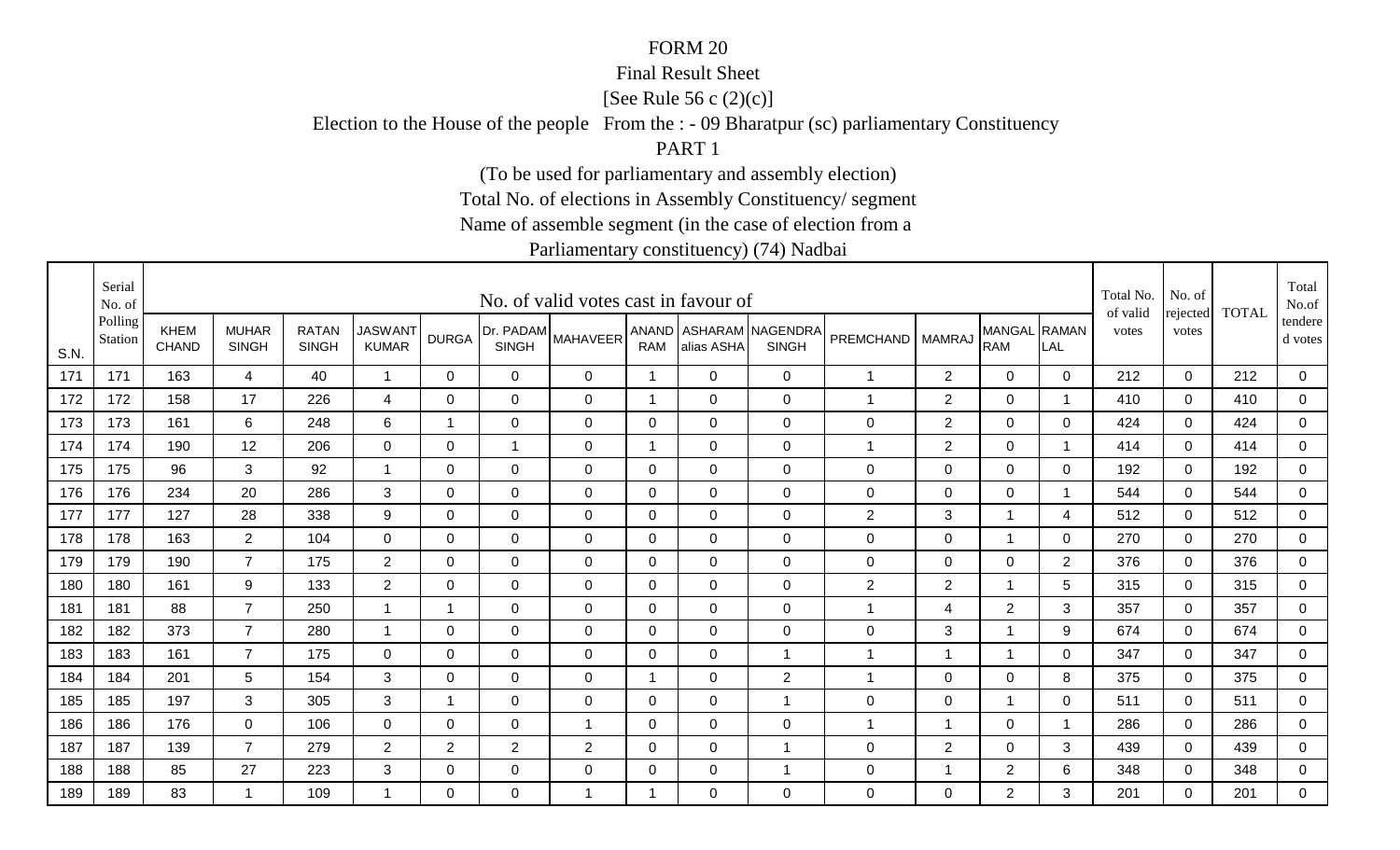### Final Result Sheet

[See Rule 56 c (2)(c)]

Election to the House of the people From the : - 09 Bharatpur (sc) parliamentary Constituency

PART 1

(To be used for parliamentary and assembly election)

Total No. of elections in Assembly Constituency/ segment

Name of assemble segment (in the case of election from a

|      | Serial<br>No. of   |                             |                              |                              |                                |                         |                | No. of valid votes cast in favour of |                |                |                                        |             |                |                            |                | Total No.<br>of valid | No. of            | <b>TOTAL</b> | Total<br>No.of       |
|------|--------------------|-----------------------------|------------------------------|------------------------------|--------------------------------|-------------------------|----------------|--------------------------------------|----------------|----------------|----------------------------------------|-------------|----------------|----------------------------|----------------|-----------------------|-------------------|--------------|----------------------|
| S.N. | Polling<br>Station | <b>KHEM</b><br><b>CHAND</b> | <b>MUHAR</b><br><b>SINGH</b> | <b>RATAN</b><br><b>SINGH</b> | <b>JASWANT</b><br><b>KUMAR</b> | <b>DURGA</b>            | <b>SINGH</b>   | [Dr. PADAM MAHAVEER <sup>1</sup>     | <b>RAM</b>     | alias ASHA     | ANAND ASHARAM NAGENDRA<br><b>SINGH</b> | PREMCHAND   | <b>MAMRAJ</b>  | MANGAL RAMAN<br><b>RAM</b> | LAL            | votes                 | rejected<br>votes |              | tendere  <br>d votes |
| 190  | 190                | 136                         | -1                           | 56                           | $\overline{1}$                 | $\overline{ }$          | $\mathbf 0$    | $\mathbf{0}$                         | 0              | $\Omega$       | $\mathbf 0$                            | $\mathbf 0$ | 0              | $\mathbf 0$                | 2              | 197                   | $\mathbf 0$       | 197          | 0                    |
| 191  | 191                | 102                         | $\overline{2}$               | 235                          | 0                              | 0                       | 0              | 0                                    | $\overline{0}$ | 0              | $\mathbf 0$                            | 0           | 0              |                            | $\mathbf 0$    | 340                   | $\Omega$          | 340          | $\overline{0}$       |
| 192  | 192                | 143                         | 64                           | 139                          | $2^{\circ}$                    | -1                      | $\mathbf{1}$   | $\mathbf 1$                          | 0              | 0              | $\mathbf 0$                            | $\mathbf 0$ | 0              | $\overline{2}$             | -1             | 354                   | 0                 | 354          | 0                    |
| 193  | 193                | 105                         | 30                           | 75                           | $\mathbf 1$                    | 0                       | 0              | 0                                    | 0              | -1             | $\mathbf 0$                            | $\mathbf 0$ | $\mathbf 1$    | $\mathbf 0$                | $\overline{2}$ | 215                   | $\Omega$          | 215          | 0                    |
| 194  | 194                | 56                          | 55                           | 161                          | $\mathbf 0$                    | $\overline{\mathbf{1}}$ | $\mathbf{1}$   | $\mathbf 0$                          | $\overline{1}$ | $\overline{1}$ | $\overline{1}$                         | $\mathsf 0$ | $\mathbf 0$    | $\overline{2}$             | 2              | 281                   | $\Omega$          | 281          | $\overline{0}$       |
| 195  | 195                | 130                         | 49                           | 401                          | 6                              | $\overline{1}$          | 3              | $\overline{1}$                       | $\overline{0}$ | $\mathbf 0$    | $\overline{0}$                         | $\mathbf 0$ | $\mathbf 0$    | $\overline{4}$             | 4              | 599                   | $\mathbf 0$       | 599          | $\overline{0}$       |
| 196  | 196                | 196                         | -1                           | 114                          | -1                             | $\Omega$                | $\overline{1}$ | $\mathbf 0$                          | $\mathbf 0$    | $\overline{0}$ | $\overline{0}$                         | $\mathsf 0$ | 3              | $\mathbf 0$                | $\Omega$       | 316                   | $\mathbf 0$       | 316          | 0                    |
| 197  | 197                | 27                          | $\mathbf 0$                  | 86                           | $\overline{4}$                 | $\overline{\mathbf{1}}$ | 0              | $\mathbf 0$                          | 0              | $\mathbf 0$    | $\mathbf{1}$                           | 1           | $\mathbf 0$    | $\pmb{0}$                  | 0              | 120                   | 0                 | 120          | 0                    |
| 198  | 198                | 265                         | 41                           | 102                          | $\mathbf 1$                    | $\Omega$                | 0              | $\Omega$                             | 0              | -1             | $\mathbf 0$                            | 0           | 4              | $\overline{2}$             | 8              | 424                   | $\Omega$          | 424          | 0                    |
| 199  | 199                | 67                          | 5                            | 122                          | 3                              | $\overline{2}$          | $\mathbf{1}$   | $\mathbf 0$                          | 0              | $\overline{0}$ | $\overline{0}$                         | 0           | $\mathbf 0$    | $\pmb{0}$                  | 3              | 203                   | $\mathbf 0$       | 203          | $\overline{0}$       |
| 200  | 200                | 53                          | 22                           | 121                          | $\overline{2}$                 | 0                       | 3              | 0                                    | $\mathbf 0$    | 0              | $\mathbf 0$                            | $\mathbf 0$ | 0              | $\pmb{0}$                  | 0              | 201                   | 0                 | 201          | 0                    |
| 201  | 201                | 62                          | 15                           | 163                          | $\mathbf 1$                    | 0                       | $\mathbf 0$    | 0                                    | 0              | $\overline{0}$ | $\mathbf 0$                            | 1           | 0              |                            | 3              | 246                   | $\Omega$          | 246          | 0                    |
| 202  | 202                | 111                         | $\overline{4}$               | 92                           | $\mathbf 0$                    | 0                       | 0              | 0                                    | $\mathbf 0$    | $\Omega$       | $\mathbf 0$                            | 1           | $\mathbf 0$    | $\pmb{0}$                  | $\overline{7}$ | 215                   | $\mathbf 0$       | 215          | $\overline{0}$       |
| 203  | 203                | 60                          | 36                           | 42                           | $\mathbf 1$                    | $\Omega$                | 0              | 0                                    | $\Omega$       | 0              | $\overline{0}$                         | 0           | 0              | $\mathbf 0$                | 0              | 139                   | $\Omega$          | 139          | 0                    |
| 204  | 204                | 220                         | 3                            | 83                           | $\overline{1}$                 | $\mathbf 0$             | $\mathbf 0$    | $\overline{2}$                       | 1              |                | $\mathbf 0$                            | $\mathsf 0$ | $\mathbf 0$    | $\mathsf 0$                | $\overline{1}$ | 312                   | $\mathbf 0$       | 312          | $\mathbf 0$          |
| 205  | 205                | 230                         | 3                            | 128                          | 3                              | 0                       | 3              | $\mathbf 0$                          | 0              | 0              | $\mathbf 0$                            | $\mathbf 0$ | $\overline{1}$ | 1                          | - 1            | 370                   | $\Omega$          | 370          | $\mathbf 0$          |
| 206  | 206                | 178                         | -1                           | 60                           | $\mathbf 0$                    | 0                       | 0              | 1                                    | $\mathbf 0$    | 0              | $\mathbf 0$                            | $\mathbf 0$ | $\mathbf 0$    | 0                          | 0              | 240                   | 0                 | 240          | 0                    |
| 207  | 207                | 167                         | 39                           | 63                           | 3                              | 0                       | $\mathbf 1$    | 0                                    | 0              | 0              | $\mathbf 0$                            | $\mathbf 0$ | $\mathbf 0$    | $\mathbf 0$                | 3              | 276                   | $\mathbf 0$       | 276          | $\overline{0}$       |
| 208  | 208                | 181                         | 24                           | 93                           | $\mathbf 1$                    | $\Omega$                | $\Omega$       | 1                                    | $\Omega$       | $\Omega$       | $\overline{1}$                         | 1           | $\overline{1}$ | 0                          | 3              | 306                   | $\Omega$          | 306          | $\mathbf 0$          |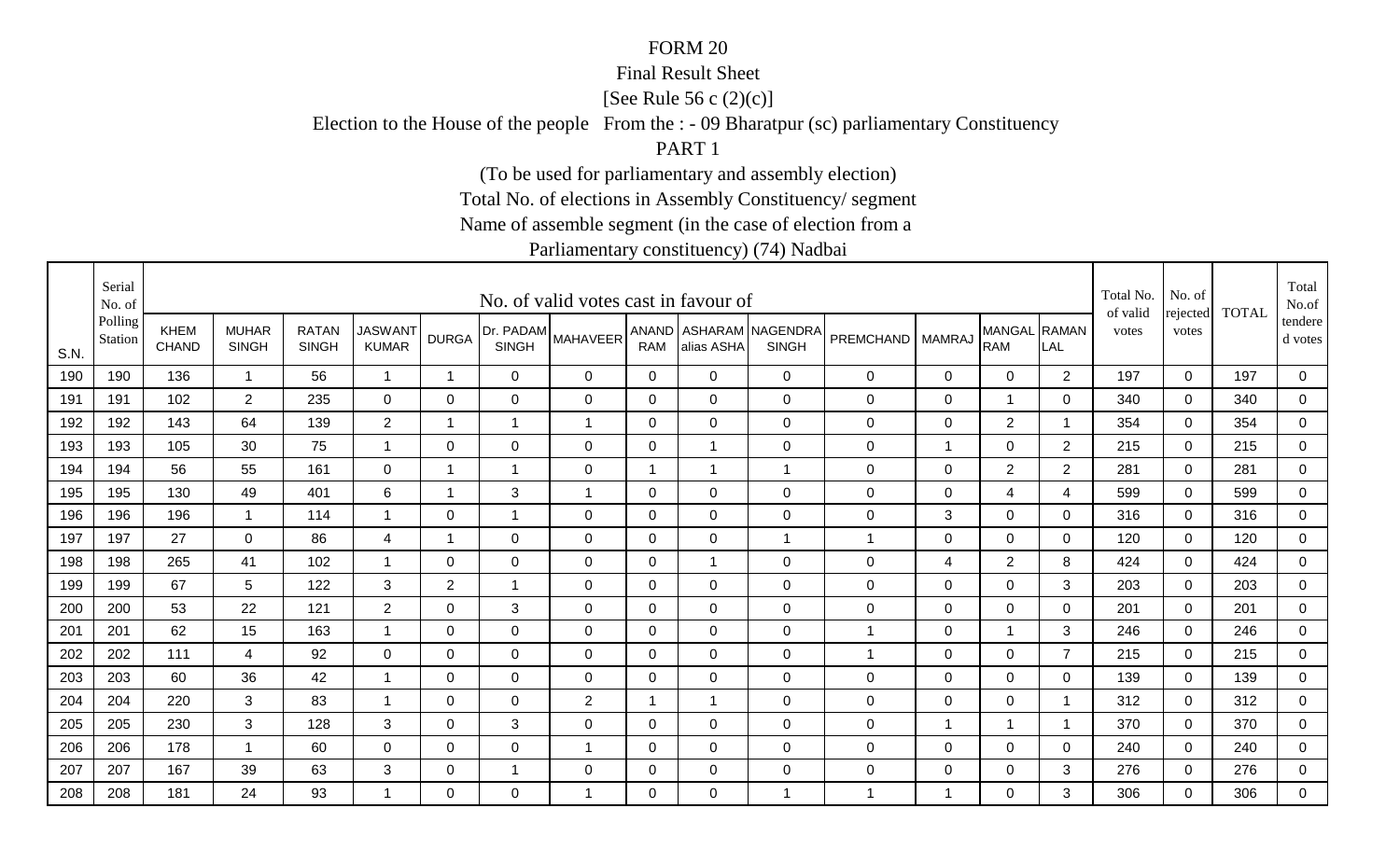#### Final Result Sheet

[See Rule 56 c (2)(c)]

Election to the House of the people From the : - 09 Bharatpur (sc) parliamentary Constituency

PART 1

(To be used for parliamentary and assembly election)

Total No. of elections in Assembly Constituency/ segment

Name of assemble segment (in the case of election from a

|      | Serial<br>No. of   |                             |                              |                              |                                |                |                           | No. of valid votes cast in favour of |                |                |                                        |                    |                         |                            |                | Total No.<br>of valid | No. of            | <b>TOTAL</b> | Total<br>No.of     |
|------|--------------------|-----------------------------|------------------------------|------------------------------|--------------------------------|----------------|---------------------------|--------------------------------------|----------------|----------------|----------------------------------------|--------------------|-------------------------|----------------------------|----------------|-----------------------|-------------------|--------------|--------------------|
| S.N. | Polling<br>Station | <b>KHEM</b><br><b>CHAND</b> | <b>MUHAR</b><br><b>SINGH</b> | <b>RATAN</b><br><b>SINGH</b> | <b>JASWANT</b><br><b>KUMAR</b> | <b>DURGA</b>   | Dr. PADAM<br><b>SINGH</b> | <b>MAHAVEER</b>                      | <b>RAM</b>     | alias ASHA     | ANAND ASHARAM NAGENDRA<br><b>SINGH</b> | PREMCHAND   MAMRAJ |                         | MANGAL RAMAN<br><b>RAM</b> | <b>LAL</b>     | votes                 | rejected<br>votes |              | tendere<br>d votes |
| 209  | 209                | 77                          | 72                           | 296                          | 5                              | $\Omega$       | 3                         | $\mathbf 0$                          | $\overline{1}$ | $\Omega$       | 0                                      | 0                  | $\mathbf 0$             | 3                          | 4              | 461                   | $\mathbf 0$       | 461          | $\overline{0}$     |
| 210  | 210                | 89                          | 56                           | 254                          | 6                              | $\Omega$       | 0                         | $\mathbf 0$                          | $\mathbf 0$    | $\mathbf 0$    | 0                                      | $\mathbf 0$        | 0                       | 0                          | 3              | 408                   | 0                 | 408          | $\mathbf 0$        |
| 211  | 211                | 170                         | 5                            | 162                          | $\overline{2}$                 | 0              | $\mathbf 0$               | $\overline{1}$                       | 0              | $\mathbf 0$    | $\mathbf 0$                            | $\mathbf 0$        | -1                      | $\overline{1}$             | 2              | 344                   | 0                 | 344          | $\mathbf 0$        |
| 212  | 212                | 123                         | 11                           | 381                          | 3                              | 0              | 6                         | $\overline{2}$                       | 0              | 1              | $\mathbf 0$                            | 1                  | 0                       | 0                          | 5              | 533                   | $\mathbf 0$       | 533          | $\mathbf 0$        |
| 213  | 213                | 168                         | 105                          | 72                           | $\mathbf 0$                    | $\mathbf 1$    | $\overline{0}$            | $\overline{0}$                       | $\Omega$       | $\Omega$       | $\mathbf 0$                            | $\mathbf 0$        | $\mathbf 0$             | $\overline{\mathbf{1}}$    | $\overline{7}$ | 354                   | $\Omega$          | 354          | $\overline{0}$     |
| 214  | 214                | 97                          | 8                            | 89                           | $\overline{2}$                 | $\mathbf 0$    | $\mathbf 0$               | $\mathbf 0$                          | $\mathbf 0$    | $\mathbf 0$    | $\mathbf 0$                            | $\overline{1}$     | $\overline{\mathbf{A}}$ | 0                          | 4              | 202                   | $\mathbf 0$       | 202          | $\mathbf 0$        |
| 215  | 215                | 127                         | -1                           | 98                           | -1                             | $\mathbf 0$    | $\overline{A}$            | $\mathbf 0$                          | $\mathbf 0$    | $\mathbf 0$    | $\mathbf 0$                            | $\mathbf 0$        | $\mathbf 0$             | 0                          | $\Omega$       | 228                   | $\mathbf 0$       | 228          | $\mathbf 0$        |
| 216  | 216                | 33                          | 24                           | 193                          | 5                              | 0              | 1                         | $\mathbf 0$                          | 0              | $\overline{0}$ | $\mathbf 0$                            | $\overline{c}$     | $\mathsf 0$             | $\mathbf 0$                | 3              | 261                   | $\overline{0}$    | 261          | 0                  |
| 217  | 217                | 89                          | 6                            | 120                          | 0                              | $\Omega$       | 5                         | $\overline{1}$                       | $\Omega$       | $\mathbf 0$    | 0                                      | $\overline{2}$     | -1                      | 0                          | -1             | 225                   | $\mathbf 0$       | 225          | $\mathbf 0$        |
| 218  | 218                | 221                         | 76                           | 139                          | $\overline{1}$                 | $\overline{1}$ | $\mathbf 0$               | $\overline{0}$                       | $\Omega$       | $\mathbf 0$    | 0                                      | 1                  | $\mathbf 0$             | 1                          | $\Omega$       | 440                   | $\mathbf 0$       | 440          | $\mathbf 0$        |
| 219  | 219                | 140                         | 10                           | 173                          | 3                              | 0              | 4                         | $\overline{1}$                       | 0              | $\overline{2}$ | $\mathbf 0$                            | $\boldsymbol{0}$   | 3                       | $\overline{1}$             | 1              | 338                   | $\mathbf 0$       | 338          | $\mathbf 0$        |
| 220  | 220                | 177                         | 6                            | 310                          | 6                              | 1              | 10                        | -1                                   | 0              | $\mathbf 0$    | $\mathbf 0$                            | $\mathbf{2}$       | $\mathbf{3}$            | 6                          | 13             | 535                   | 0                 | 535          | $\mathbf 0$        |
| 221  | 221                | 68                          | $\overline{0}$               | 130                          | $\overline{2}$                 | -1             | $\mathbf 0$               | $\overline{0}$                       | 0              | $\mathbf 0$    | $\mathbf 0$                            | $\boldsymbol{0}$   | $\mathbf 0$             | $\overline{2}$             | 6              | 209                   | $\overline{0}$    | 209          | $\mathbf 0$        |
| 222  | 222                | 85                          | 76                           | 251                          | 3                              | $\Omega$       | $\overline{4}$            | $\mathbf 0$                          | $\mathbf{0}$   | $\Omega$       | 2                                      | $\mathbf 0$        | $\mathbf 0$             | -1                         | 8              | 430                   | 0                 | 430          | $\mathbf 0$        |
| 223  | 223                | 146                         | $\overline{7}$               | 284                          | $\mathbf 0$                    | $\mathbf 0$    | 19                        | $\mathbf 0$                          | $\mathbf 0$    | $\mathbf 0$    | $\mathbf 0$                            | $\overline{1}$     |                         | 0                          | $\overline{2}$ | 460                   | $\mathbf 0$       | 460          | $\mathbf 0$        |
| 224  | 224                | 35                          | 24                           | 316                          | 6                              | 0              | $\overline{1}$            | $\mathbf 0$                          | $\overline{2}$ | $\mathbf 0$    | $\mathbf 0$                            | 1                  | -1                      | 0                          | $\overline{2}$ | 388                   | 0                 | 388          | $\mathbf 0$        |
| 225  | 225                | 71                          | 4                            | 185                          | $\overline{2}$                 | 0              | 5                         | -1                                   | 0              | $\overline{1}$ | 1                                      | $\mathbf 0$        | $\mathbf 0$             | 0                          | 0              | 270                   | $\overline{0}$    | 270          | 0                  |
| 226  | 226                | 226                         | $\overline{2}$               | 34                           | $\mathbf 0$                    | 0              | $\mathbf 0$               | $\overline{0}$                       | 0              | $\mathbf 0$    | $\mathbf 0$                            | 0                  | -1                      | 0                          | 4              | 267                   | $\mathbf 0$       | 267          | $\overline{0}$     |
| 227  | 227                | 120                         | 110                          | 248                          | 12                             | -1             | 0                         | -1                                   | $\Omega$       | -1             | 0                                      | $\mathbf 0$        | 4                       | $\overline{2}$             | 4              | 503                   | $\Omega$          | 503          | $\overline{0}$     |